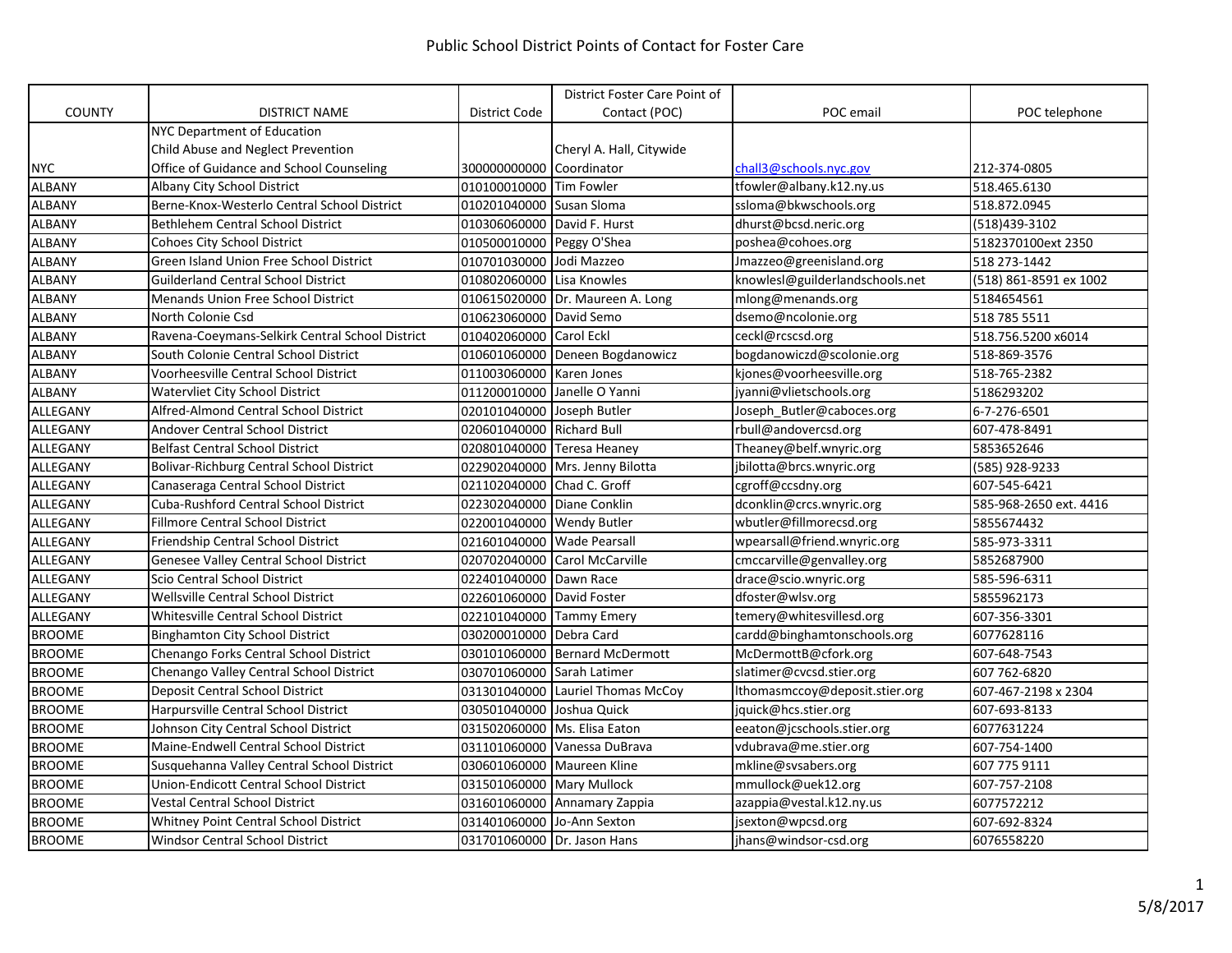|                    |                                                    |                             | District Foster Care Point of      |                                   |                         |
|--------------------|----------------------------------------------------|-----------------------------|------------------------------------|-----------------------------------|-------------------------|
| <b>COUNTY</b>      | <b>DISTRICT NAME</b>                               | District Code               | Contact (POC)                      | POC email                         | POC telephone           |
| CATTARAUGUS        | Allegany-Limestone Central School District         |                             | 040302060000 Kristin Colburn       | kcolburn@alcsny.org               | 7163756600              |
| CATTARAUGUS        | Cattaraugus-Little Valley Central School District  | 042302040000 Sharon Huff    |                                    | shuff@clvschools.org              | (716) 257-5292          |
| <b>CATTARAUGUS</b> | <b>Ellicottville Central School District</b>       | 040901040000                | Aimee Kilby                        | akilby@eville.wnyric.org          | 716-699-2368            |
|                    |                                                    |                             | Jennifer Cappelletti, HS           |                                   |                         |
| <b>CATTARAUGUS</b> | Franklinville Central School District              | 041101040000 Principal      |                                    | jcappelletti@tbafcs.org           | 716-676-8052            |
| <b>CATTARAUGUS</b> | Gowanda Central School District                    |                             | 042801060000 Paula Troutman        | ptroutman@gowcsd.org              | 7165323325              |
| <b>CATTARAUGUS</b> | Hinsdale Central School District                   |                             | 041401040000 Charanna Swartout     | cwise@hinsdale.wnyric.org         | 716-557-2227 ext 421    |
| CATTARAUGUS        | Olean City School District                         | 042400010000 Kathleen Elser |                                    | Kselser@olean.wnyric.org          | (716) 375-8274          |
| CATTARAUGUS        | Portville Central School District                  | 042901040000 Lynn Corder    |                                    | lcorder@portville.wnyric.org      | 716-933-6045            |
| <b>CATTARAUGUS</b> | Randolph Academy Union Free School District        | 043011020000 Lori DeCarlo   |                                    | ladecarlo@randolphacademy.org     | (716)358-6866 ext. 202  |
| <b>CATTARAUGUS</b> | Randolph Central School District                   | 043001040000 Jerry Mottern  |                                    | jmottern@randolphcsd.org          | 716-358-7089            |
| <b>CATTARAUGUS</b> | Salamanca City School District                     |                             | 043200050000 Mrs. Kristin Dudek    | kdudek@salamancany.org            | 716-945-2400x4049       |
| <b>CATTARAUGUS</b> | West Valley Central School District                | 040204040000 Eric Lawton    |                                    | elawton@wvalley.wnyric.org        | 7169423293              |
| CATTARAUGUS        | Yorkshire-Pioneer Central School District          |                             | 043501060000 Jeannene Wagner       | JWagner@pioneercsd.org            | (716) 492-9326          |
| CAYUGA             | Auburn City School District                        |                             | 050100010000 Camille M Johnson     | Camille Johnson@auburn.cnyric.org | 3152558801              |
| <b>CAYUGA</b>      | Cato-Meridian Central School District              |                             | 050401040000 Elizabeth Kupiec      | ekupiec@cm.cnyric.org             | 3156263439 ext. 2222    |
| <b>CAYUGA</b>      | Moravia Central School District                    | 051301040000 Shelley Pflug  |                                    | spflug@moraviaschool.org          | 315-497-2670            |
| <b>CAYUGA</b>      | Port Byron Central School District                 | 051101040000 Neil OBrien    |                                    | nobrien@pbcschools.org            | 3157765728              |
| CAYUGA             | Southern Cayuga Central School District            | 050701040000 Paula Schmitt  |                                    | schmittp@southerncayuga.org       | 315 364-7211 ext 2114   |
| CAYUGA             | Union Springs Central School District              | 051901040000 Jarett Powers  |                                    | jpowers@unionspringscsd.org       | 3158894101              |
| <b>CAYUGA</b>      | Weedsport Central School District                  | 050301040000 Ann DeFazio    |                                    | adefazio@weedsport.org            | 315-834-6637            |
| CHAUTAUQUA         | <b>Bemus Point Central School District</b>         |                             | 061001040000 Stacey Swanson        | sswanson@bemusptcsd.org           | 7163864932              |
| CHAUTAUQUA         | <b>Brocton Central School District</b>             | 062301040000 Laura Neratko  |                                    | Ineratko@broctoncsd.org           | 716-792-2140            |
| CHAUTAUQUA         | Cassadaga Valley Central School District           |                             | 060401040000 Chuck Leichner        | Cleichner@cvcougars.org           | 716-962-5155            |
| CHAUTAUQUA         | Chautauqua Lake Central School District            |                             | 060503040000 Dennie Stahlsmith     | dstahlsmith@clake.org             | 716-753-5910            |
| <b>CHAUTAUQUA</b>  | <b>Clymer Central School District</b>              | 060701040000 Corey Rhodes   |                                    | crhodes@clymercsd.org             | 716-355-4444            |
| <b>CHAUTAUQUA</b>  | Dunkirk City School District                       |                             | 060800010000 Dr. James Tracy       | Jtracy@dunkirk.wnyric.org         | 716-366-9300 (2013)     |
| <b>CHAUTAUQUA</b>  | <b>Falconer Central School District</b>            | 061101040000 Judith Roach   |                                    | jroach@falcon.wnyric.org          | 716-665-6624            |
| <b>CHAUTAUQUA</b>  | <b>Forestville Central School District</b>         | 061503040000 Renee Garrett  |                                    | rgarrett@forestville.com          | 716 965-6539            |
| <b>CHAUTAUQUA</b>  | Fredonia Central School District                   | 062201060000 John Forbes    |                                    | jforbes@fcsd.wnyric.org           | 7166791581              |
| <b>CHAUTAUQUA</b>  | Frewsburg Central School District                  |                             | 060301040000 William Caldwell      | wcaldwell@frews.wnyric.org        | 716-569-7037            |
| <b>CHAUTAUQUA</b>  | Jamestown City School District                     |                             | 061700010000 Tina Sandstrom        | tsandstrom@jamestown.wnyric.org   | (716)483-4395           |
| <b>CHAUTAUQUA</b>  | Panama Central School District                     |                             | 061601040000 Dane Simmons          | dsimmons@mx.pancent.org           | 716-782-2455            |
| <b>CHAUTAUQUA</b>  | Pine Valley Central School District (South Dayton) | 060601040000 Kelly Wetzler  |                                    | kewetzler@pval.org                | 716-988-3291 x4335      |
| <b>CHAUTAUQUA</b>  | <b>Ripley Central School District</b>              |                             | 062401040000 Mrs. Pamela Gross     | pgross@ripleycsd.org              | 716-736-2631, ext. 2011 |
| <b>CHAUTAUQUA</b>  | Sherman Central School District                    | 062601040000 Jamie Berg     |                                    | jberg@sherman.wnyric.org          | 716-761-4803            |
| <b>CHAUTAUQUA</b>  | Silver Creek Central School District               |                             | 061501040000 Warren Scott Rudnicki | srudnicki@silvercreekschools.org  | 7169342603              |
| <b>CHAUTAUQUA</b>  | Southwestern Central School District At Jamestown  |                             | 060201060000 Annette Rhebergen     | arhebergen@swcsk12.org            | 716-484-1136            |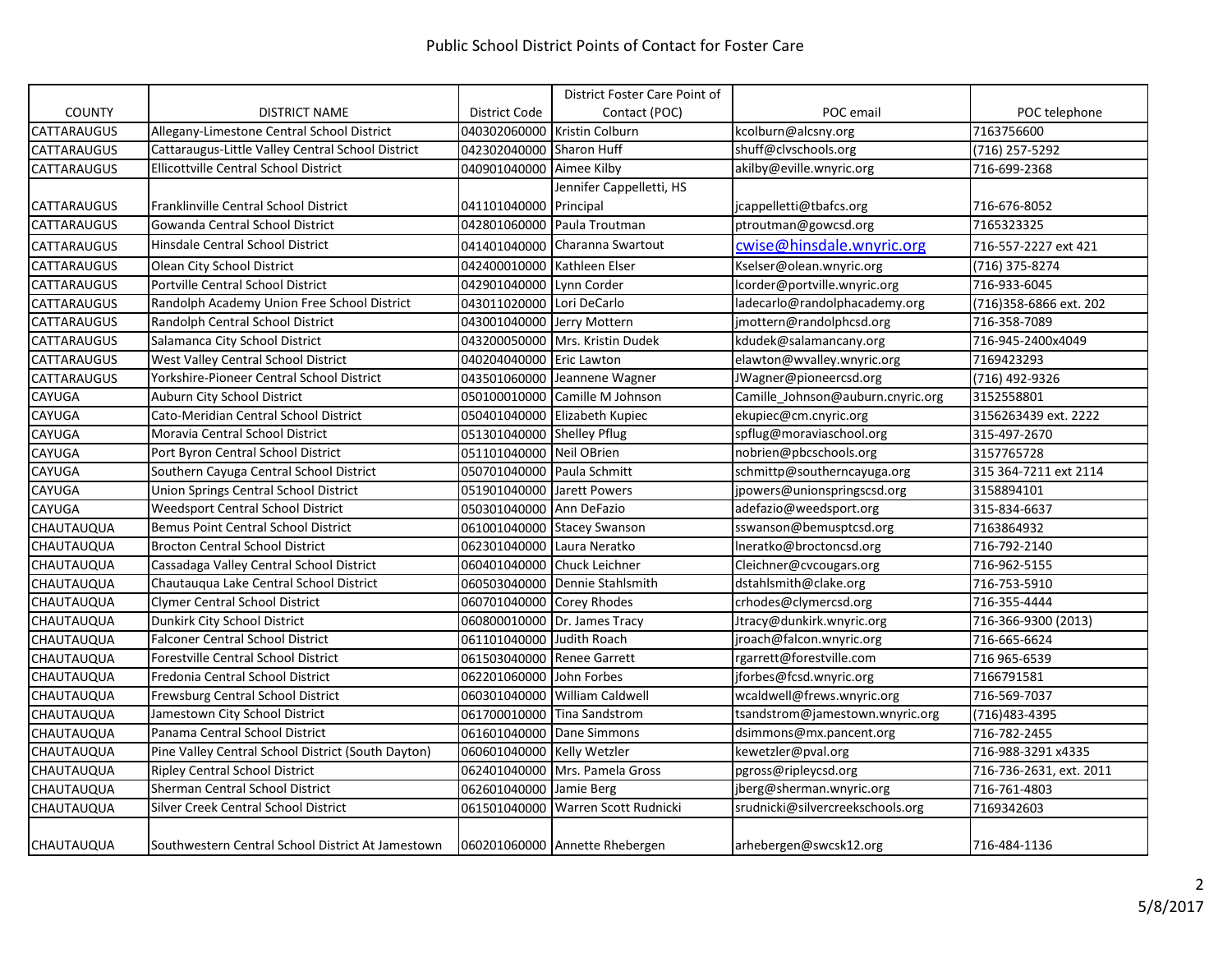|                   |                                                   |                             | District Foster Care Point of   |                                    |                        |
|-------------------|---------------------------------------------------|-----------------------------|---------------------------------|------------------------------------|------------------------|
| <b>COUNTY</b>     | <b>DISTRICT NAME</b>                              | District Code               | Contact (POC)                   | POC email                          | POC telephone          |
| <b>CHAUTAUQUA</b> | Westfield Central School District                 | 062901040000 David Davison  |                                 | ddavison@wacs2.wnyric.org          | 7163262151             |
| CHEMUNG           | Elmira City School District                       | 070600010000 Hillary Austin |                                 | haustin@elmiracityschools.com      | 607-735-3010           |
| <b>CHEMUNG</b>    | Elmira Heights Central School District            |                             | 070902060000 Dawn Hanrahan      | dhanrahan@gstboces.org             | 607-734-5078           |
| <b>CHEMUNG</b>    | Horseheads Central School District                | 070901060000 Kim Williams   |                                 | KWILLIAM@horseheadsdistrict.com    | 607-739-5601 x4305     |
| <b>CHENANGO</b>   | Afton Central School District                     |                             | 080101040000 Elizabeth Briggs   | bbriggs@aftoncsd.org               | 607-639-8229           |
| CHENANGO          | Bainbridge-Guilford Central School District       |                             | 080201040000 Joanne Moxley      | jmoxley@bgcsd.org                  | 607-967-6321           |
| CHENANGO          | Georgetown-South Otselic Central School District  | 081401040000 Lacey Eaves    |                                 | leaves@ovcs.org                    | 3156534000             |
| <b>CHENANGO</b>   | <b>Greene Central School District</b>             | 080601040000 Mark Rubitski  |                                 | MRubitsk@greenecsd.org             | 607.656.4161           |
| <b>CHENANGO</b>   | Norwich City School District                      |                             | 081200050000 Robert Wightman    | rwightman@norwichcsd.org           | 607-334-1600 ext.5506  |
| <b>CHENANGO</b>   | Oxford Academy And Central School District        |                             | 081501040000 Janice Burt-Ashton | Janice.burt-ashton@DFA.state.ny.us | 607-337-1526           |
| <b>CHENANGO</b>   | Sherburne-Earlville Central School District       | 082001040000 Eric Schnabl   |                                 | schnable@seonline.org              | (607) 674-7300         |
| <b>CHENANGO</b>   | Unadilla Valley Central School District           | 081003040000 Pending        |                                 | Pending                            | Pending                |
| <b>CLINTON</b>    | Ausable Valley Central School District            | 090201040000 Scott Brow     |                                 | brow.scott@avcsk12.org             | 5188342845             |
| <b>CLINTON</b>    | Beekmantown Central School District               | 090301060000 Polly Tavernia |                                 | tavernia.polly@bcsdk12.org         | 518-563-0757           |
| <b>CLINTON</b>    | Chazy Union Free School District                  | 090601020000 Rob McAuliffe  |                                 | rmcauliffe@chazy.org               | (518) 846-7212         |
| <b>CLINTON</b>    | Northeastern Clinton Central School District      |                             | 090501040000 Thomas Brandell    | tbrandell@nccscougar.org           | 5182988242             |
| <b>CLINTON</b>    | Northern Adirondack Central School District       | 090901040000 Laura Marlow   |                                 | Imarlow@nacs1.org                  | 5185947060             |
| <b>CLINTON</b>    | Peru Central School District                      |                             | 091101060000 Sanford Coakley    | scoakley@perucsd.org               | 518-643-6340           |
| <b>CLINTON</b>    | Plattsburgh City School District                  | 091200010000 Pending        |                                 | Pending                            | Pending                |
| <b>CLINTON</b>    | Saranac Central School District                   |                             | 091402060000 Michael White      | mwhite@saranac.org                 | 518-565-5800           |
| <b>COLUMBIA</b>   | Berkshire Union Free School District              | 100308020000 Bruce Potter   |                                 | bpotter@berkshirefarm.org          | 518-781-3500           |
| <b>COLUMBIA</b>   | <b>Chatham Central School District</b>            | 101001040000 Megan Saxton   |                                 | saxtonm@chatham.k12.ny.us          | 518-392-2255 ext 3014  |
| <b>COLUMBIA</b>   | <b>Germantown Central School District</b>         |                             | 100902040000 Linda Anderson     | landerson@germantowncsd.org        | 5185376281x302         |
| <b>COLUMBIA</b>   | Hudson City School District                       | 101300010000 Kim Lybolt     |                                 | lyboltk@hudsoncsd.org              | 518-828-4360 Ext. 2110 |
| <b>COLUMBIA</b>   | Kinderhook Central School District                |                             | 101401040000 Robert McCloskey   | rmccloskey@ichabodcrane.org        | 518-758-7575           |
| <b>COLUMBIA</b>   | New Lebanon Central School District               |                             | 101601040000 Leslie Whitcomb    | lwhitcomb@newlebanoncsd.org        | 518-794-7600           |
| <b>COLUMBIA</b>   | Taconic Hills Central School District             | 100501040000 Jack Costello  |                                 | icostello3@taconichills.k12.ny.us  | 518.325.2851           |
| CORTLAND          | Cincinnatus Central School District               |                             | 110101040000 David Pheteplace   | dphetteplace@cc.cnyric.org         | 6078633200             |
| <b>CORTLAND</b>   | Cortland City School District                     | 110200010000 Judi B. Riley  |                                 | jriley@cortlandschools.org         | 607 758-4100           |
| <b>CORTLAND</b>   | Homer Central School District                     | 110701060000 Michael Falls  |                                 | mfalls@homercentral.org            | 607-749-7241           |
| <b>CORTLAND</b>   | Marathon Central School District                  |                             | 110901040000 Rebecca Stone      | rstone@marathonschools.org         | 6078493117             |
| <b>CORTLAND</b>   | <b>Mcgraw Central School District</b>             | 110304040000 Susan Prince   |                                 | sprince@mcgrawschools.org          | 607-836-3650           |
| DELAWARE          | <b>Andes Central School District</b>              | 120102040000 Nicole Bishop  |                                 | nbishop@andescentralschool.org     | 845-676-3166           |
| <b>DELAWARE</b>   | Charlotte Valley Central School District          | 120401040000 James Harter   |                                 | harter.james@charlottevalley.org   | 6072785511             |
| <b>DELAWARE</b>   | Delaware Academy Central School District At Delhi |                             | 120501040000 Jason Thomson      | jthomson@delhischools.org          | 6077461306             |
| <b>DELAWARE</b>   | Downsville Central School District                | 120301040000 John Evans     |                                 | jevans@dcseagles.org               | 607-363-2100           |
| <b>DELAWARE</b>   | Franklin Central School District                  | 120701040000 Brad Zilliox   |                                 | bzilliox@franklincsd.org           | 607-829-3551 x302      |
| DELAWARE          | <b>Hancock Central School District</b>            | 120906040000 Gary Williams  |                                 | gwilliams@hancock.stier.org        | 607 637 1217           |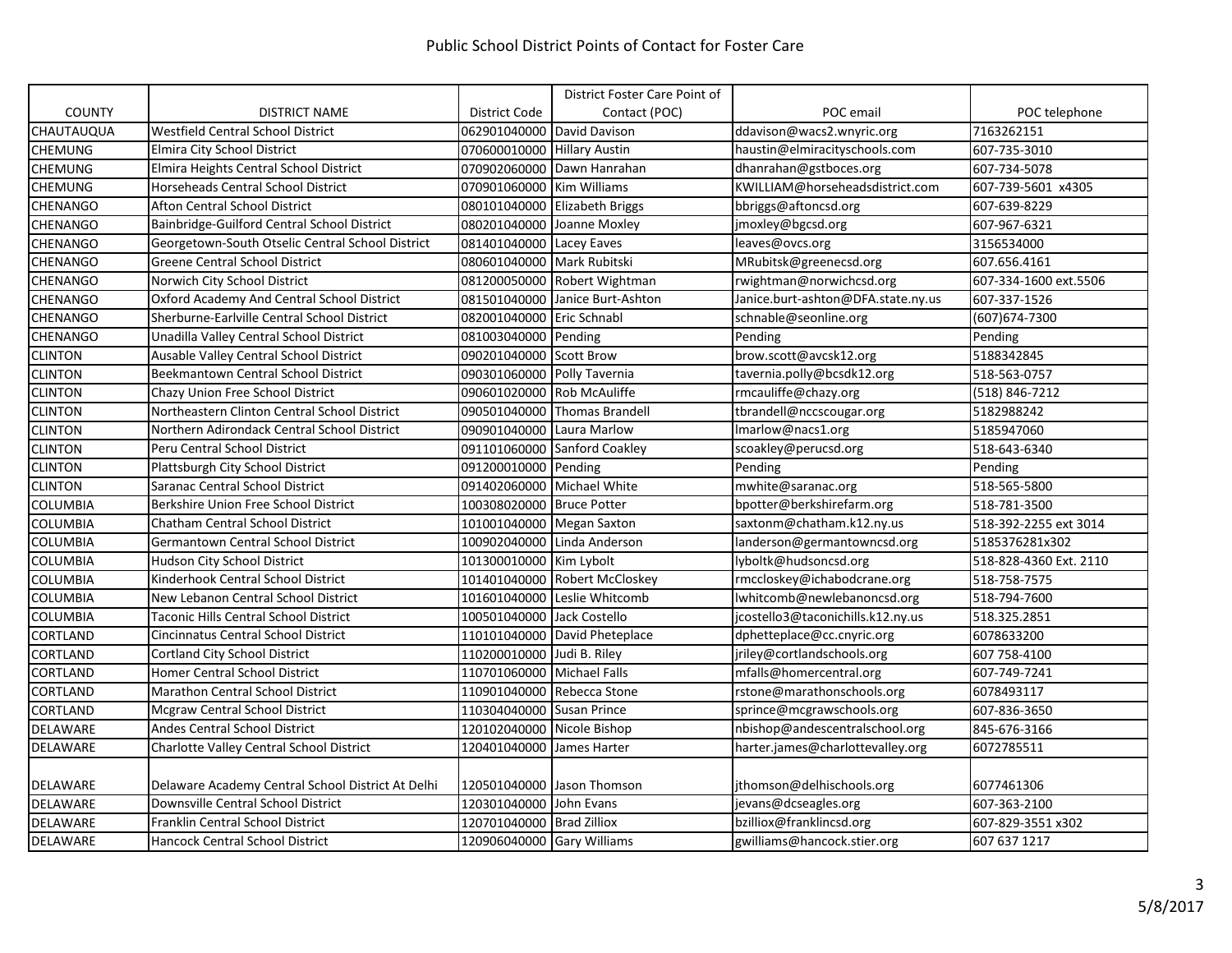|                 |                                                  |                             | District Foster Care Point of        |                                      |                          |
|-----------------|--------------------------------------------------|-----------------------------|--------------------------------------|--------------------------------------|--------------------------|
| <b>COUNTY</b>   | <b>DISTRICT NAME</b>                             | District Code               | Contact (POC)                        | POC email                            | POC telephone            |
| <b>DELAWARE</b> | Margaretville Central School District            |                             | 121401040000 Robert L. Chakar, Jr.   | rchakar@margaretvillecs.org          | 845-586-2647             |
| <b>DELAWARE</b> | Roxbury Central School District                  |                             | 121502040000 Thomas J. O'Brien       | obrient@roxburycsd.org               | 6073264151               |
| DELAWARE        | Sidney Central School District                   | 121601060000                | Antonio Stenta                       | astenta@sidneycsd.org                | 607-561-7700             |
| DELAWARE        | South Kortright Central School District          |                             | 121702040000 Patricia Norton-White   | pnortonwhite@skcs.org                | 607-538-9111             |
| DELAWARE        | <b>Stamford Central School District</b>          |                             | 121701040000 Mrs. Michelle Pindar    | mpindar@stamfordcs.org               | 607-652-7301             |
| <b>DELAWARE</b> | <b>Walton Central School District</b>            |                             | 121901040000 Dr. Michelle Reed       | mreed@waltoncsd.org                  | 607-865-4116 x 6186      |
| <b>DUTCHESS</b> | Arlington Central School District                | 131601060000 Philip Benante |                                      | pbenante@acsdny.org                  | 845-486-4460; ext. 20150 |
| <b>DUTCHESS</b> | Beacon City School District                      |                             | 130200010000 Dawn Condello           | condello.d@beaconk12.org             | 845-838-6900             |
| <b>DUTCHESS</b> | Dover Union Free School District                 |                             | 130502020000 Donna Basting           | donna.basting@doverschools.org       | 8458775700               |
| <b>DUTCHESS</b> | Hyde Park Central School District                |                             | 130801060000 Linda Steinberg         | lindasteinberg@hpcsd.org             | 845-229-4009             |
| <b>DUTCHESS</b> | Millbrook Central School District                |                             | 132201040000 Philip D. D'Angelo, Jr. | philip.dangelo@millbrookcsd.org      | 845-677-1100 x1100       |
| <b>DUTCHESS</b> | Northeast Central School District                |                             | 131101040000 Kathleen McEnroe        | Katy.Mcenroe@webutuck.org            | 845-373-4122             |
| <b>DUTCHESS</b> | Pawling Central School District                  | 131201040000 William Ward   |                                      | wardw@pcsdny.org                     | 8458554608               |
| <b>DUTCHESS</b> | Pine Plains Central School District              |                             | 131301040000 Maryann Stoorvogel      | m.stoorvogel@ppcsd.org               | 518-398-7181 ext. 1310   |
| <b>DUTCHESS</b> | Poughkeepsie City School District                |                             | 131500010000 Dr. Steven Rappleyea    | srappley@poughkeepsieschools.org     | 845-437-3473             |
| <b>DUTCHESS</b> | Red Hook Central School District                 |                             | 131701060000 Joseph DeCaro           | jdecaro@rhcsd.org                    | 8457582241 Ext: 26400    |
| <b>DUTCHESS</b> | <b>Rhinebeck Central School District</b>         |                             | 131801040000 Ms. Emily Davison       | edavison@rhinebeckcsd.org            | 845-871-5570 ext 5512    |
| <b>DUTCHESS</b> | Spackenkill Union Free School District           | 131602020000 Lori Mulford   |                                      | Imulford@sufsdny.org                 | 8454637800               |
| <b>DUTCHESS</b> | <b>Wappingers Central School District</b>        | 132101060000 Richard Zipp   |                                      | richard.zipp@wcsdny.org              | 845-298-5000             |
| ERIE            | <b>Akron Central School District</b>             | 142101040000 Kevin Shanley  |                                      | tsiminski@akronschools.org           | 716-542-5006             |
| ERIE            | Alden Central School District                    | 140101060000 Sharon Hance   |                                      | shance@aldenschools.org              | 7169379116               |
| ERIE            | <b>Amherst Central School District</b>           | 140201060000 John D'Angelo  |                                      | jdangelo@amherstschools.org          | (716) 362-3063           |
| ERIE            | <b>Buffalo City School District</b>              | 140600010000                | Hoa Mai                              | hmai@buffaloschools.org              | (716) 816-3972           |
| ERIE            | Cheektowaga Central School District              | 140701060000                | <b>Gretchen Sukdolak</b>             | gsukdola@ccsd-k12.org                | 7166863609               |
| ERIE            | Cheektowaga-Maryvale Union Free School District  |                             | 140702030000 Joelle Vanegas          | vanegas@maryvaleufsd.org             | (716) 631-7420           |
|                 |                                                  |                             | Jacquie Fowler, Director of          |                                      |                          |
| ERIE            | Cheektowaga-Sloan Union Free School District     |                             | 140709030000 Special Education       | jfowler@csufsd.org                   | 7168977800 Ext.1118      |
| ERIE            | <b>Clarence Central School District</b>          | 140801060000 Megan Sutton   |                                      | msutton@clarenceschools.org          | 716-407-9013             |
| ERIE            | Cleveland Hill Union Free School District        | 140703020000 Daryl Janus    |                                      | djanus@clevehill.org                 | 7168367200               |
| ERIE            | Depew Union Free School District                 |                             | 140707030000 Joseph D'Amato          | jdamato@depewschools.org             | (716) 686-5125           |
| ERIE            | East Aurora Union Free School District           | 140301030000 Brian Russ     |                                      | bruss@eastauroraschools.org          | 716-687-2302             |
| ERIE            | Eden Central School District                     |                             | 141201060000 Shawn Johnson           | sjohnson@edencsd.org                 | 7169923645               |
| ERIE            | Evans-Brant Central School District (Lake Shore) |                             | 141401060000 Melissa Bergler         | mbergler@lakeshorecsd.org            | 716-926-2211             |
| ERIE            | <b>Frontier Central School District</b>          | 141604060000                | Colleen Duggan                       | cduggan@frontiercsd.org              | 716-926-1795             |
| ERIE            | <b>Grand Island Central School District</b>      |                             | 141501060000 Cheryl Cardone          | cherylcardone@grandislandschools.org | 716-773-8816             |
| ERIE            | <b>Hamburg Central School District</b>           |                             | 141601060000 Barbara Sporyz          | bsporyz@hamburgschools.org           | (716)646-3200            |
| ERIE            | <b>Holland Central School District</b>           | 141701040000 Erik Smith     |                                      | esmith@holland.wnyric.org            | 716-537-8267             |
| ERIE            | Iroquois Central School District                 |                             | 141301060000 Kristin Kendall-Jakus   | kkendall-jakus@iroquoiscsd.org       | 716/652-3000 ext. 1301   |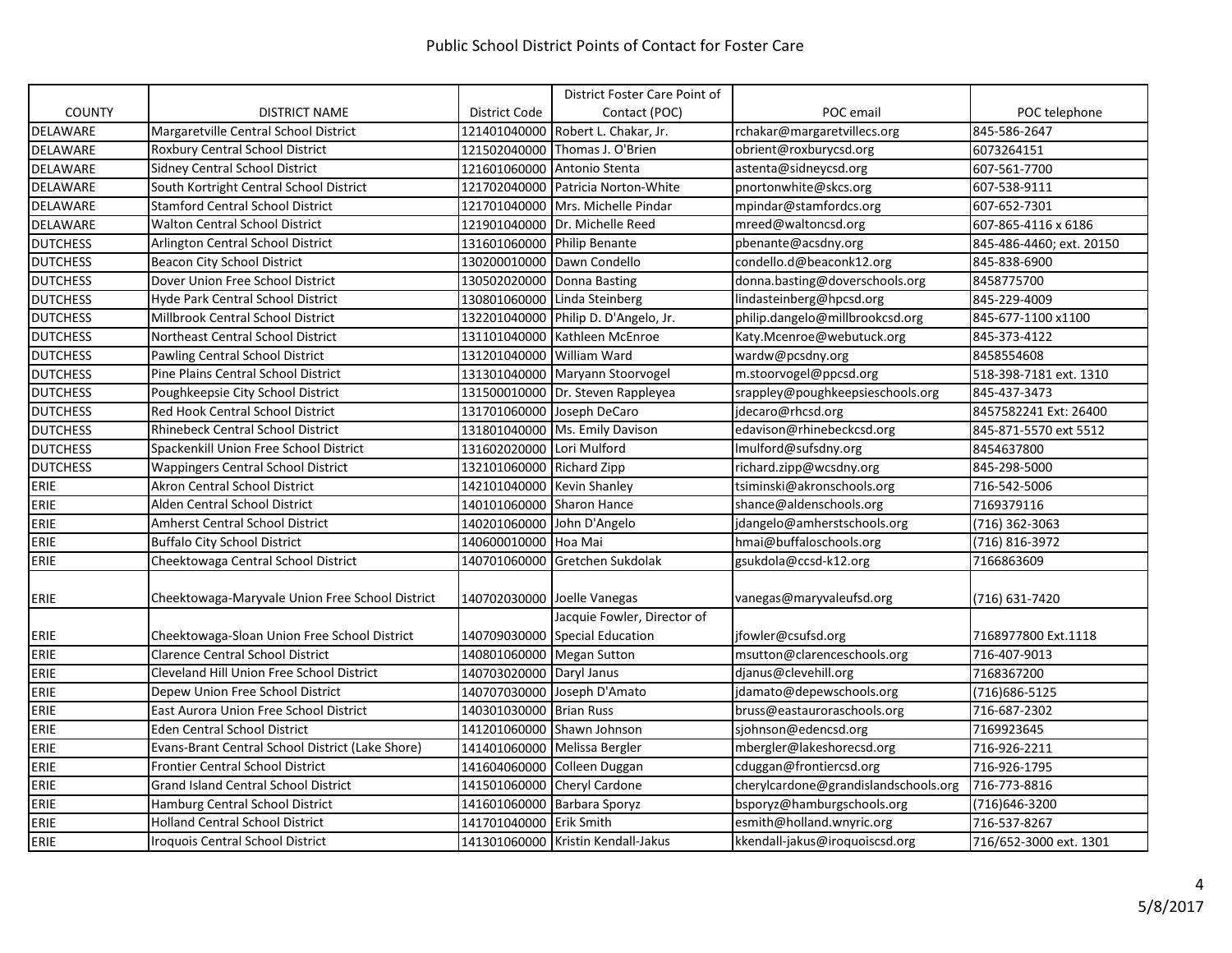|                 |                                                        |                             | District Foster Care Point of       |                                  |                         |
|-----------------|--------------------------------------------------------|-----------------------------|-------------------------------------|----------------------------------|-------------------------|
| <b>COUNTY</b>   | <b>DISTRICT NAME</b>                                   | District Code               | Contact (POC)                       | POC email                        | POC telephone           |
| ERIE            | Kenmore-Tonawanda Union Free School District           | 142601030000 Michael Lewis  |                                     | mlewis2@ktufsd.org               | 7168748400              |
| ERIE            | Lackawanna City School District                        |                             | 141800010000 Deborah Biastre        | dbiastre@lackawannaschools.org   | 716-827-6701            |
| ERIE            | Lancaster Central School District                      | 141901060000 Marie Perini   |                                     | mperini@lancasterschools.org     | 7166863207              |
| ERIE            | North Collins Central School District                  | 142201040000 Jinelle Burger |                                     | jburger@northcollins.wnyric.org  | 716-337-0101 (ext 2153) |
| ERIE            | <b>Orchard Park Central School District</b>            |                             | 142301060000 Dr. Lisa Krueger       | Lkrueger@opschools.org           | 716-209-6204            |
| ERIE            | Springville-Griffith Institute Central School District |                             | 141101060000 Marylynn Reeves        | mreeves@springvillegi.org        | 7165923231              |
| ERIE            | Sweet Home Central School District                     | 140207060000 Anne Nowak     |                                     | anowak@sweethomeschools.org      | 716-250-1229            |
| ERIE            | Tonawanda City School District                         |                             | 142500010000 Mary Beth Scullion     | mscullion@tona.wnyric.org        | 7166947688              |
| ERIE            | West Seneca Central School District                    |                             | 142801060000 Matthew Bystrak        | mbystrak@wscschools.org          | 716-677-3156            |
| ERIE            | Williamsville Central School District                  | 140203060000 Dr. Anna Cieri |                                     | acieri@williamsvillek12.org      | 716-626-8061            |
| <b>ESSEX</b>    | Crown Point Central School District                    |                             | 150203040000 Shari Brannock         | brannock@cpcsteam.org            | 518-597-4200            |
|                 |                                                        |                             | Scott J. Osborne,                   |                                  |                         |
| <b>ESSEX</b>    | Elizabethtown-Lewis Central School District            |                             | 150301040000 Superintendent         | sosborne@elcsd.org               | 518-873-6371            |
| <b>ESSEX</b>    | Keene Central School District                          |                             | 150601040000 Daniel J. Mayberry     | dmayberry@keenecentralschool.org | 518-576-4555            |
| <b>ESSEX</b>    | Lake Placid Central School District                    |                             | 151102040000 Dr. Roger P. Catania   | rcatania@lpcsd.org               | 518-523-2475            |
| <b>ESSEX</b>    | Minerva Central School District                        |                             | 150801040000 Timothy Farrell        | farrellt@minervasd.org           | 5182512000              |
| <b>ESSEX</b>    | Moriah Central School District                         | 150901040000 Stacey Stahl   |                                     | sstahl@moriahk12.org             | (518) 546-3301 Ext. 603 |
| <b>ESSEX</b>    | Newcomb Central School District                        | 151001040000 Steven Wilk    |                                     | swilks@newcombcsd.org            | 518-582-3341            |
| <b>ESSEX</b>    | Schroon Lake Central School District                   |                             | 151401040000 David Williams         | dwilliams@slwildcats.org         | 5185327164              |
| <b>ESSEX</b>    | Ticonderoga Central School District                    | 151501060000 Tracy Price    |                                     | tprice@ticonderogak12.org        | 518-585-7400            |
| <b>ESSEX</b>    | <b>Westport Central School District</b>                | 151601040000 Joshua Meyer   |                                     | meyerj@westportcs.org            | 518-962-8244            |
| <b>ESSEX</b>    | Willsboro Central School District                      |                             | 151701040000 Stephen Broadwell      | sbroadwell@willsborocsd.org      | 5189634456              |
| <b>FRANKLIN</b> | <b>Brushton-Moira Central School District</b>          | 161601040000 Donna Andre    |                                     | dandre@mail.fehb.org             | 518-529-7342            |
| <b>FRANKLIN</b> | Chateaugay Central School District                     | 160801040000 Loretta Fowler |                                     | l.fowler@chateaugaycsd.org       | 518-497-6611            |
| <b>FRANKLIN</b> | Malone Central School District                         | 161501060000 Karen Vanier   |                                     | kvanier@malonecsd.org            | 5184837800              |
| <b>FRANKLIN</b> | Saint Regis Falls Central School District              | 161801040000 Marcy Bright   |                                     | mbright@mail.fehb.org            | 518-856-9421            |
| <b>FRANKLIN</b> | Salmon River Central School District                   | 161201040000 Angela Robert  |                                     | arobert@srk12.org                | 518-358-6689            |
| <b>FRANKLIN</b> | Saranac Lake Central School District                   | 161401060000 Nicholas Pepe  |                                     | pepenic@slcs.org                 | (518) 897-1410          |
| <b>FRANKLIN</b> | Tupper Lake Central School District                    |                             | 160101060000 Seth McGowan           | sethmcg@tupperlakecsd.net        | 518-359-3371            |
| <b>FULTON</b>   | Broadalbin-Perth Central School District               |                             | 171102040000 Christine Foglia-Sands | fogliac@bpcsd.org                | 518-954-2725            |
| <b>FULTON</b>   | Gloversville City School District                      |                             | 170500010000 Rosanne Plumadore      | rplumadore@gesdk12.org           | 518-775-5796            |
| <b>FULTON</b>   | Johnstown City School District                         |                             | 170600010000 Patricia Kilburn       | pkilburn@johnstownschools.org    | 518-762-4611            |
| <b>FULTON</b>   | Mayfield Central School District                       | 170801040000 Pending        |                                     | Pending                          | Pending                 |
| <b>FULTON</b>   | Northville Central School District                     | 170901040000 Tammy Reidell  |                                     | treidell@northvillecsd.org       | 518 863-7000            |
| <b>FULTON</b>   | Wheelerville Union Free School District                |                             | 170301020000 Richard Ruberti        | rruberti@wufsk8.org              | 518-835-2171            |
| <b>GENESEE</b>  | Alexander Central School District                      |                             | 180202040000 Kathleen Maerten       | kmaerten@alexandercsd.org        | 585-591-1551            |
| <b>GENESEE</b>  | Batavia City School District                           |                             | 180300010000 Dr. Molly M. Corey     | mmcorey@bataviacsd.org           | 585 343 2480 1003       |
| <b>GENESEE</b>  | Byron-Bergen Central School District                   |                             | 180701040000 Dr. Donna Moscicki     | dmoscicki@bbschools.org          | 585-494-1220 ext 2309   |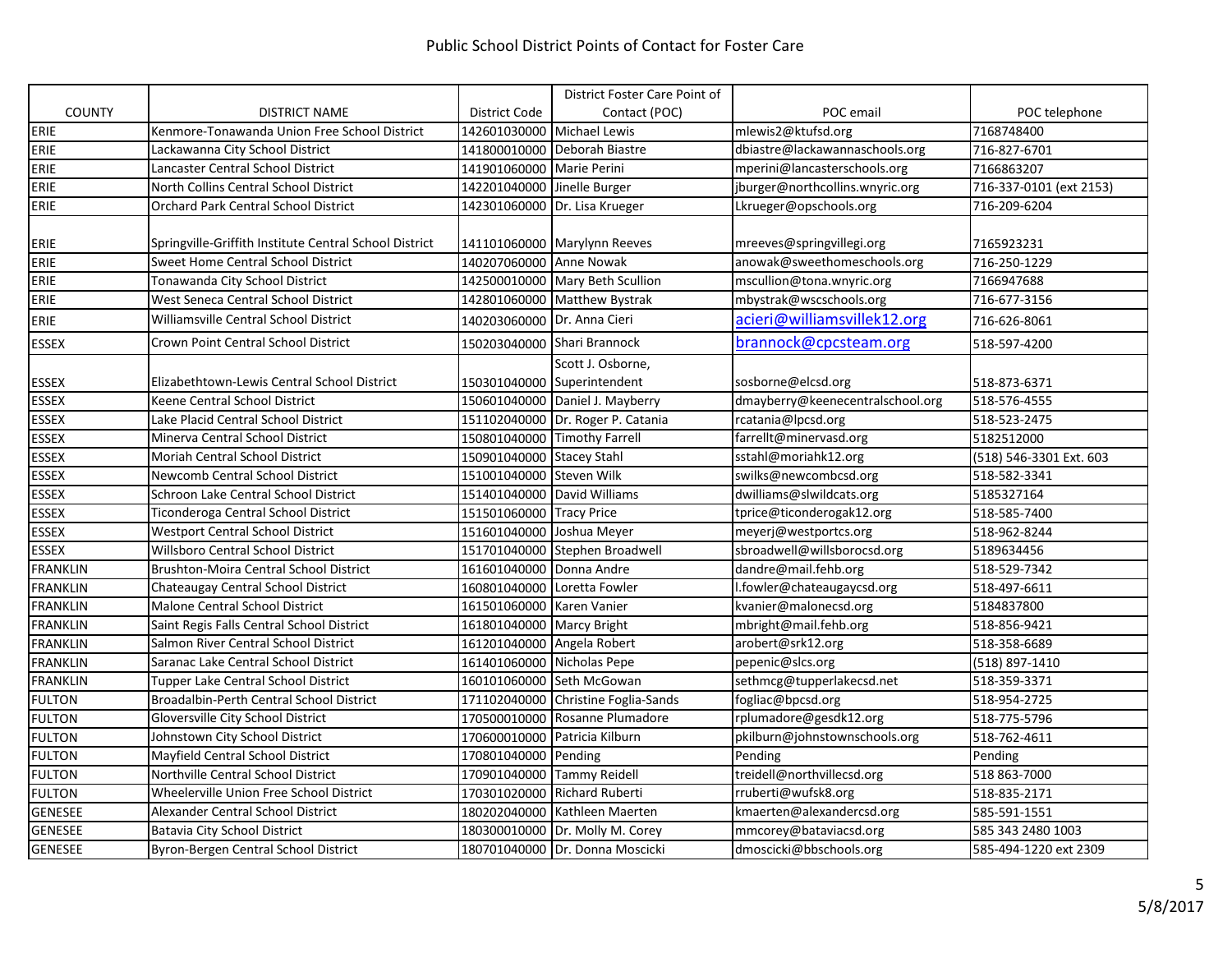|                  |                                                |                              | District Foster Care Point of       |                                |                       |
|------------------|------------------------------------------------|------------------------------|-------------------------------------|--------------------------------|-----------------------|
| <b>COUNTY</b>    | <b>DISTRICT NAME</b>                           | District Code                | Contact (POC)                       | POC email                      | POC telephone         |
| <b>GENESEE</b>   | <b>Elba Central School District</b>            | 180901040000 Kelly Carlie    |                                     | kcarlie@elbacsd.org            | 585-757-9967 ext 1602 |
| <b>GENESEE</b>   | Le Roy Central School District                 | 181001060000 Robert Blake    |                                     | rblake@leroycsd.org            | 585 768-8133          |
| <b>GENESEE</b>   | Oakfield-Alabama Central School District       |                              | 181101040000 Mark Alexander         | malexander@oahornets.org       | 5859485211            |
| <b>GENESEE</b>   | <b>Pavilion Central School District</b>        | 181201040000 Stacey Tallon   |                                     | stallon@pavilioncsd.org        | 585-584-3115          |
| <b>GENESEE</b>   | Pembroke Central School District               |                              | 181302040000 Matthew E. calderon    | mcalderon@pembrokecsd.org      | (585)599-4525         |
| <b>GREENE</b>    | Cairo-Durham Central School District           |                              | 190301040000 Doug Morrissey         | dmorrissey@cairodurham.org     | 5186220261            |
| <b>GREENE</b>    | <b>Catskill Central School District</b>        | 190401060000 KIra Pospesal   |                                     | dss@discovergreene.com         | 518-719-3700          |
| <b>GREENE</b>    | Coxsackie-Athens Central School District       | 190501040000 Ted Nugent      |                                     | nugentt@cacsd.org              | 518-731-1732          |
| <b>GREENE</b>    | <b>Greenville Central School District</b>      | 190701040000 Daniel Hash     |                                     | hashd@greenville.k12.ny.us     | 5189665070 ext. 301   |
| <b>GREENE</b>    | Hunter-Tannersville Central School District    | 190901040000 Gina Pellettier |                                     | gpellettier@htcschools.org     | 518-589-5400          |
| <b>GREENE</b>    | Windham-Ashland-Jewett Central School District | 191401040000 John Wiktorko   |                                     | jwiktorko@wajcs.org            | 518-734-3400          |
| <b>HAMILTON</b>  | Indian Lake Central School District            | 200401040000 David Snide     |                                     | snided@ilcsd.org               | 518-648-5024          |
| <b>HAMILTON</b>  | <b>Inlet Common School District</b>            | 200501080000                 | <b>Christine Holt</b>               | christineholt712@gmail.com     | 3153573305            |
| <b>HAMILTON</b>  | Lake Pleasant Central School District          | 200601040000 Heather Philo   |                                     | hphilo@lpschool.com            | 5185487571            |
| <b>HAMILTON</b>  | Long Lake Central School District              | 200701040000 Noelle J. Short |                                     | nshort@longlakecsd.org         | 518-624-2221          |
| <b>HAMILTON</b>  | <b>Wells Central School District</b>           |                              | 200901040000 Sharon Parslow         | sparslow@wellscsd.org          | 518.924.6000          |
| <b>HERKIMER</b>  | Central Valley Csd At Ilion-Mohawk             | 212101040000 Lisa Hoffman    |                                     | lhoffman@cvalleycsd.org        | 3158949934            |
| <b>HERKIMER</b>  | Dolgeville Central School District             |                              | 211003040000 Christine Reynolds     | creynolds@dolgeville.org       | 315-429-3155 ext 3500 |
| <b>HERKIMER</b>  | Frankfort-Schuyler Central School District     |                              | 210402060000 Robert F. Reina        | rreina@frankfort-schuyler.org  | 315 894-5083          |
| <b>HERKIMER</b>  | <b>Herkimer Central School District</b>        | 210601060000 Michelle Ploss  |                                     | mploss@herkimercsd.org         | 3158662230            |
| <b>HERKIMER</b>  | Little Falls City School District              | 210800050000 Keith Levatino  |                                     | klevatino@lfcsd.org            | 3158231470            |
| <b>HERKIMER</b>  | Mount Markham Central School District          | 212001040000 Laura Nelson    |                                     | Inelson@mmcsd.org              | 315-822-2827          |
| <b>HERKIMER</b>  | <b>Poland Central School District</b>          | 211103040000 Laura Dutton    |                                     | ldutton@polandcsd.org          | 315-826-0203          |
| <b>HERKIMER</b>  | Town Of Webb Union Free School District        | 211901020000                 | Rex A. Germer                       | rgermer@towschool.org          | 315-369-3222          |
|                  | Van Hornesville-Owen D Young Central School    |                              |                                     |                                |                       |
| <b>HERKIMER</b>  | District                                       |                              | 211701040000 Bethany Rickard        | brickard@odycsd.org            | 3158580729            |
| <b>HERKIMER</b>  | West Canada Valley Central School District     |                              | 210302040000 Joseph Cantarano       | jcantarano@westcanada.org      | 3158456800            |
| <b>JEFFERSON</b> | Alexandria Central School District             | 220202040000 Amy St Croix    |                                     | astcroix@alexandriacentral.org | 315-482-9971          |
| <b>JEFFERSON</b> | Belleville-Henderson Central School District   |                              | 220909040000 Principal Scott Storey | sstorey@bhpanthers.org         | 315-846-5826          |
| <b>JEFFERSON</b> | Carthage Central School District               | 222201060000 Andrea Miller   |                                     | amiller@carthagecsd.org        | 3154935120            |
| <b>JEFFERSON</b> | <b>General Brown Central School District</b>   |                              | 220401040000 Kathaleen Beattie      | kbeattie@gblions.org           | 315-779-2300          |
| <b>JEFFERSON</b> | <b>Indian River Central School District</b>    | 220301060000 Tamara Metz     |                                     | tamarametz@ircsd.org           | 3156420100            |
| <b>JEFFERSON</b> | La Fargeville Central School District          | 221401040000 Travis Hoover   |                                     | thoover@lafargevillecsd.org    | 3156582241 ext 11     |
| <b>JEFFERSON</b> | Lyme Central School District                   |                              | 221301040000 Patricia Gibbons       | pgibbons@lymecsd.org           | 315-649-2417          |
| <b>JEFFERSON</b> | Sackets Harbor Central School District         |                              | 221001040000 Frederick E. Hall, Jr. | fhall@sacketspatriots.org      | (315) 782-9030        |
| JEFFERSON        | South Jefferson Central School District        | 220101040000 Scott Slater    |                                     | sslater@spartanpride.org       | 315-583-5283          |
| <b>JEFFERSON</b> | Thousand Islands Central School District       |                              | 220701040000 Robin Colello Poplaski | poplaskir@ticsd.org            | 3156865594 ext. 2201  |
| <b>JEFFERSON</b> | Watertown City School District                 | 222000010000 Terry Fralick   |                                     | tfralick@watertowncsd.org      | 315-785-3705          |
| LEWIS            | Beaver River Central School District           | 231301040000 Todd Green      |                                     | tgreen@brcsd.org               | 3153461211            |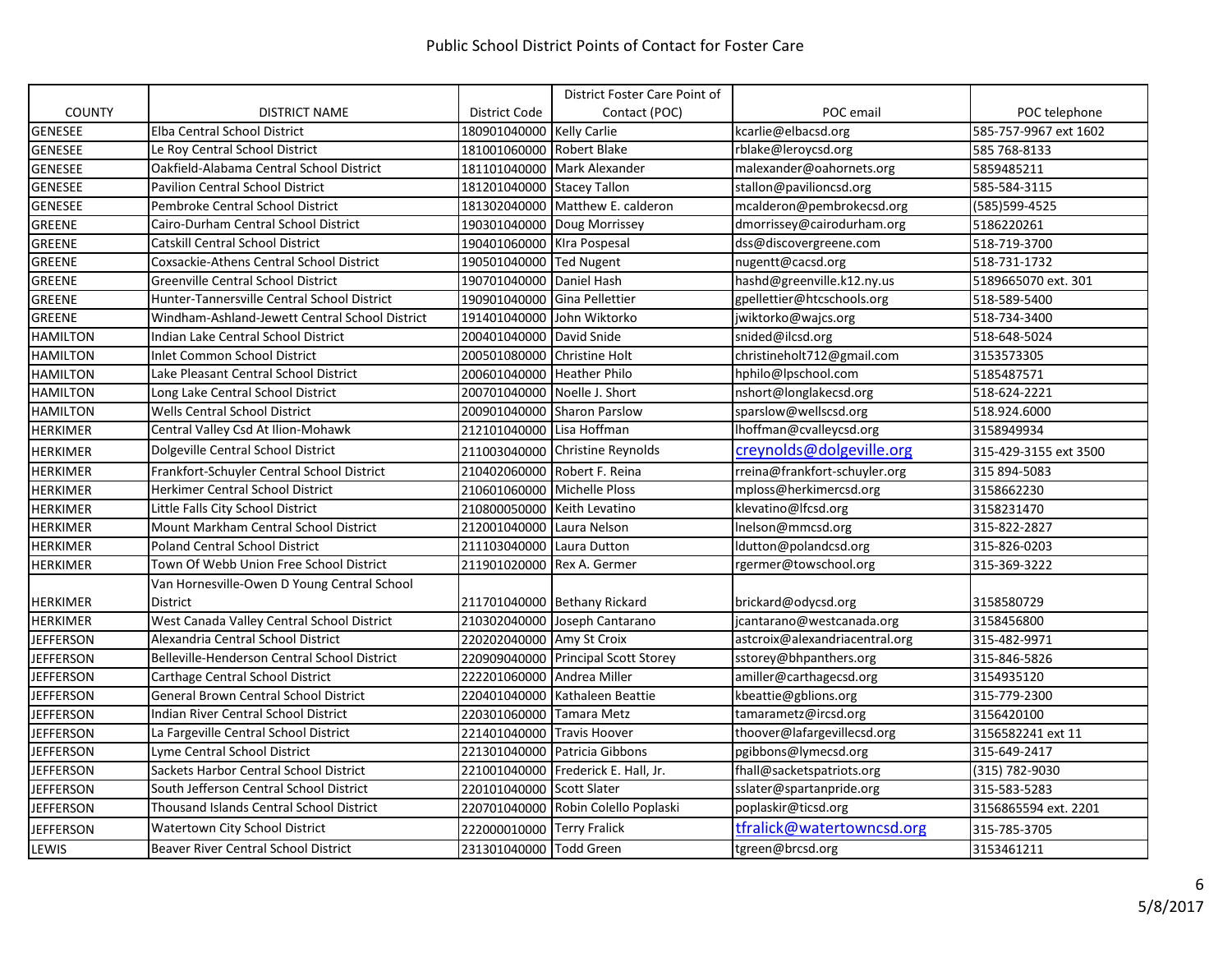|                   |                                                 |                             | District Foster Care Point of     |                                      |                        |
|-------------------|-------------------------------------------------|-----------------------------|-----------------------------------|--------------------------------------|------------------------|
| <b>COUNTY</b>     | <b>DISTRICT NAME</b>                            | <b>District Code</b>        | Contact (POC)                     | POC email                            | POC telephone          |
| LEWIS             | Copenhagen Central School District              | 230201040000 Scott Connell  |                                   | sconnell@ccsknights.org              | 315-688-4411           |
| LEWIS             | Harrisville Central School District             | 230301040000 Robert Finster |                                   | rfinster@hcsk12.org                  | 315-543-2707           |
| LEWIS             | Lowville Academy & Central School District      |                             | 230901040000 Cheryl R. Steckly    | csteckly@lowvilleacademy.org         | 315-376-9000           |
| LEWIS             | South Lewis Central School District             |                             | 231101040000 Douglas Premo        | dpremo@southlewis.org                | 315-348-2500           |
| <b>LIVINGSTON</b> | Avon Central School District                    | 240101040000 Kelly White    |                                   | kwhite@avoncsd.org                   | 585-226-2455 ext. 1417 |
| <b>LIVINGSTON</b> | Caledonia-Mumford Central School District       |                             | 240201040000 Robert Molisani      | rmolisani@cal-mum.org                | 585 538-3400           |
| <b>LIVINGSTON</b> | Dalton-Nunda Central School District (Keshequa) | 241101040000 Terry Sweet    |                                   | tsweet@keshequa.org                  | 585-468-2900           |
| <b>LIVINGSTON</b> | Dansville Central School District               | 241001060000 Paul Alioto    |                                   | aliotop@dansvillecsd.org             | 5853354000             |
| <b>LIVINGSTON</b> | <b>Geneseo Central School District</b>          | 240401040000 Kelly Sattora  |                                   | kellysattora@geneseocsd.org          | 5852433450             |
| <b>LIVINGSTON</b> | Livonia Central School District                 | 240801060000 Deanna Miller  |                                   | dmiller4@livoniacsd.org              | 585-346-4000           |
| <b>LIVINGSTON</b> | <b>Mount Morris Central School District</b>     | 240901040000 Mike Cox       |                                   | mcox@mtmorriscsd.org                 | 5856583333             |
| <b>LIVINGSTON</b> | <b>York Central School District</b>             |                             | 241701040000 Svetlana Stowell     | sdstowell@yorkcsd.org                | 5852431730             |
| <b>MADISON</b>    | <b>Brookfield Central School District</b>       | 250109040000 James Plows    |                                   | jplows@brookfieldcsd.org             | 315-899-3323           |
| <b>MADISON</b>    | Canastota Central School District               | 250901060000 Jason Mitchell |                                   | jmitchell@canastotacsd.org           | 3156972025             |
| <b>MADISON</b>    | Cazenovia Central School District               | 250201060000 Mary Horan     |                                   | shoran@caz.cnyric.org                | 315-655-2139           |
| <b>MADISON</b>    | Chittenango Central School District             | 251601060000 Michael Eiffe  |                                   | meiffe@chittenangoschools.org        | 1-315-687-2854         |
| <b>MADISON</b>    | Deruyter Central School District                |                             | 250301040000 Kimberly O'Brien     | obrien@deruytercentral.org           | 315-852-3400           |
| <b>MADISON</b>    | <b>Hamilton Central School District</b>         |                             | 250701040000 Frederick J Bragan   | fbragan@hamiltoncentral.org          | 315 824-6300           |
| <b>MADISON</b>    | <b>Madison Central School District</b>          | 251101040000 Steven Szatko  |                                   | sszatko@madisoncentralny.org         | 315-893-1878           |
| <b>MADISON</b>    | Morrisville-Eaton Central School District       |                             | 250401040000 Debra Everson        | deverson@m-ecs.org                   | 315-684-9300           |
| <b>MADISON</b>    | Oneida City School District                     | 251400010000 Tina Lane      |                                   | tlane@oneidacsd.org                  | 315-363-2550           |
| <b>MADISON</b>    | Stockbridge Valley Central School District      | 251501040000 Beth Lamb      |                                   | blamb@stockbridgevalley.org          | 315-495-4400           |
| <b>MONROE</b>     | <b>Brighton Central School District</b>         | 260101060000 Lou Alaimo     |                                   | lou alaimo@bcsd.org                  | 585-242-5200           |
| <b>MONROE</b>     | <b>Brockport Central School District</b>        |                             | 261801060000 Rachel Kluth, Ed.D.  | rachel.kluth@bcs1.org                | 585-637-1818           |
| <b>MONROE</b>     | Churchville-Chili Central School District       |                             | 261501060000 Dr. Bonnie Whitney   | bwhitney@cccsd.org                   | 585 293-1800 x2460     |
|                   |                                                 |                             |                                   | Steven_Archambeau@eastiron.monroe.   |                        |
| <b>MONROE</b>     | East Irondequoit Central School District        |                             | 260801060000 Steve Archambeau     | edu                                  | 585-339-1200           |
| <b>MONROE</b>     | East Rochester Union Free School District       | 261313030000 Mary Gullace   |                                   | mary.gullace@erschools.org           | 585-248-6332           |
| <b>MONROE</b>     | <b>Fairport Central School District</b>         | 261301060000 Deb Miles      |                                   | dmiles@fairport.org                  | 585-421-2038           |
| <b>MONROE</b>     | Gates-Chili Central School District             |                             | 260401060000 Kimberle A. Ward     | kimberle_ward@gateschili.org         | (585) 247-5050         |
| <b>MONROE</b>     | <b>Greece Central School District</b>           | 260501060000 Val Paine      |                                   | valerie.paine@greececsd.org          | 585-966-2438           |
| <b>MONROE</b>     | <b>Hilton Central School District</b>           |                             | 261101060000 Maureen Thayer       | mthayer@hilton.k12.ny.us             | 585-392-1000 ext.6055  |
| <b>MONROE</b>     | Honeoye Falls-Lima Central School District      |                             | 260901060000 Stephanie Bemish     | stephanie.bemish@hflcsd.org          | 5856247000             |
| <b>MONROE</b>     | Penfield Central School District                |                             | 261201060000 Mr. James Peiffer    | jpeiffer@penfield.edu                | 585-249-5707           |
| <b>MONROE</b>     | <b>Pittsford Central School District</b>        |                             | 261401060000 Patricia Brogan      | patricia_brogan@pittsford.monroe.edu | 585-267-1023           |
| <b>MONROE</b>     | Rochester City School District                  | 261600010000 Pending        |                                   | Pending                              | Pending                |
| <b>MONROE</b>     | Rush-Henrietta Central School District          |                             | 261701060000 Ms. Nerlande Anselme | nanselme@rhnet.org                   | 585-359-5018           |
| <b>MONROE</b>     | Spencerport Central School District             | 261001060000 Linda Howell   |                                   | lhowell@spencerportschools.org       | 585-349-5150           |
| <b>MONROE</b>     | <b>Webster Central School District</b>          | 261901060000 Shelly Cahoon  |                                   | shelly_cahoon@webstercsd.org         | 5852160036             |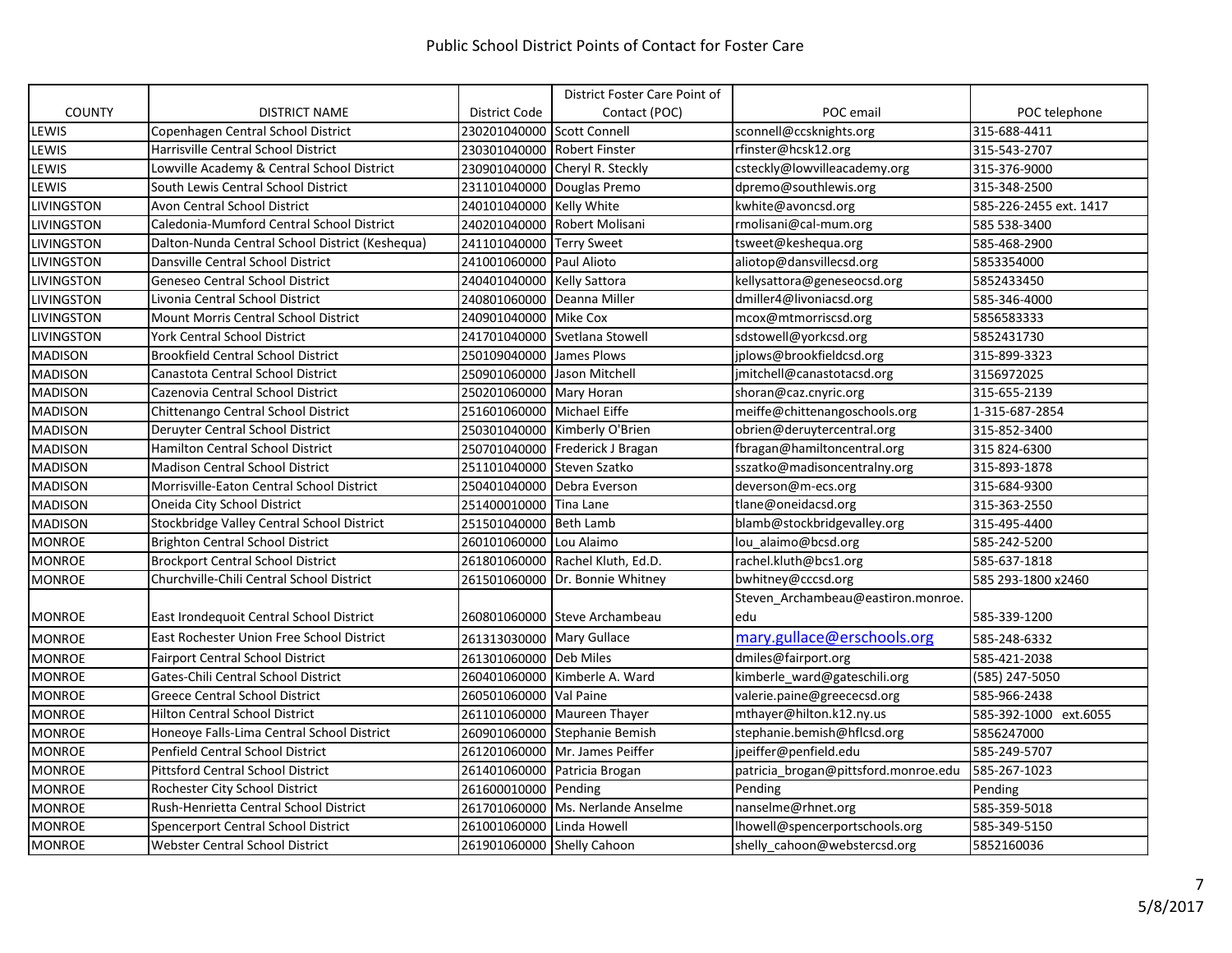|                   |                                                  |                           | District Foster Care Point of       |                                                      |                       |
|-------------------|--------------------------------------------------|---------------------------|-------------------------------------|------------------------------------------------------|-----------------------|
| <b>COUNTY</b>     | <b>DISTRICT NAME</b>                             | District Code             | Contact (POC)                       | POC email                                            | POC telephone         |
| MONROE            | West Irondequoit Central School District         | 260803060000              | Susan Flood                         | susan flood@westiron.monroe.edu                      | 585-336-3171          |
| MONROE            | Wheatland-Chili Central School District          | 262001040000              | Deborah Leh                         | deborah leh@wheatland.k12.ny.us                      | 585.889.6246          |
| <b>MONTGOMERY</b> | Amsterdam City School District                   | 270100010000              | <b>Robert Mark</b>                  | rmark@gasd.org                                       | 518-843-5233          |
| <b>MONTGOMERY</b> | Canajoharie Central School District              | 270301040000              | Jennifer Schwabrow                  | jennifer.schwabrow@canjo.org                         | 518-673-6317          |
| <b>MONTGOMERY</b> | Fonda-Fultonville Central School District        | 270601040000              | <b>Kristine Dickson</b>             | kdickson@ffcasd.org                                  | 518-853-3332          |
| <b>MONTGOMERY</b> | Fort Plain Central School District               | 270701040000              | Katrina Canallatos                  | katrina.canallatos@fortplain.org                     | 518-993-4000          |
| <b>MONTGOMERY</b> | Oppenheim-Ephratah-St. Johnsville Csd            | 271201040000              | Jeanine Kawryga                     | jeanine.kayryga@oesj.org                             | 518 568 2014          |
| NASSAU            | <b>Baldwin Union Free School District</b>        | 280210030000              | <b>Gordon Gooding</b>               | goodingg@baldwinschools.org                          | 516-434-6096          |
| NASSAU            | <b>Bellmore Union Free School District</b>       | 280207020000              | <b>Bellmore UFSD</b>                | jdacek@bellmoreschools.org                           | 5166792941            |
| NASSAU            | Bellmore-Merrick Central High School District    | 280253070000              | <b>Eric Arlin</b>                   | earlin@bellmore-merrick.k12.ny.us                    | 516-992-1050          |
| <b>NASSAU</b>     | Bethpage Union Free School District              | 280521030000              | Dr. Patricia Hantzidiamantis        | phantzidiamantis@bethpage.ws                         | 516-644-4020          |
| <b>NASSAU</b>     | Carle Place Union Free School District           | 280411030000              | Eileen Fredericks                   | efredericks@cps.k12.ny.us                            | 516-622-6556          |
| NASSAU            | East Meadow Union Free School District           | 280203030000              | <b>Patrice Dobies</b>               | pdobies@emusfsd.us                                   | 5164785540            |
| NASSAU            | East Rockaway Union Free School District         | 280219030000              | Laura Gugino-Hastings               | lhastings@eastrockawayschools.org                    | 516-887-8300          |
| NASSAU            | East Williston Union Free School District        | 280402030000              | Greg Wasserman                      | wassermang@ewsdonline.org                            | (516)333-7506         |
| <b>NASSAU</b>     | <b>Elmont Union Free School District</b>         | 280216020000              | Stephanie Muller                    | smuller@elmontschools.org                            | 516 326 5580          |
| <b>NASSAU</b>     | Farmingdale Union Free School District           | 280522030000              | Dr. Joan Ripley                     | jripley@farmingdaleschools.org                       | 516 434-5130          |
| <b>NASSAU</b>     | Floral Park-Bellerose Union Free School District | 280222020000              | Jane Helfman                        | jhelfman@floralpark.k12.ny.us                        | 516-434-2791          |
| <b>NASSAU</b>     | Franklin Square Union Free School District       | 280217020000              | Maura Gallagher                     | mgallagher@franklinsquare.k12.ny.us                  | 516-481-4100 ext 3625 |
| <b>NASSAU</b>     | Freeport Union Free School District              | 280209030000              | Dr. Harold Dean                     | hdean@freeportschools.org                            | 516-867-5227          |
| NASSAU            | Garden City Union Free School District           | 280218030000              | Lynette Abruzzo                     | abruzzol@gcufsd.net                                  | 516-478-1052          |
| NASSAU            | Glen Cove City School District                   | 280100010000 Harry Balkin |                                     | hbalkin@glencove.k12.ny.us                           | 516-801-7665          |
| <b>NASSAU</b>     | <b>Great Neck Union Free School District</b>     | 280407030000              | Joseph Hickey                       | jhickey@greatneck.k12.ny.us                          | 516-441-4971          |
|                   |                                                  |                           | Fadhilika Atiba-Weza,               |                                                      |                       |
| NASSAU            | Hempstead Union Free School District             | 280201030000              | Superintendent of Schools           | fatibaweza@hempsteadschools.org                      | 5164344012            |
| <b>NASSAU</b>     | Herricks Union Free School District              | 280409030000              | Danielle Bantileskas                | dbantileskas@herricks.org                            | 516-305-8904          |
| <b>NASSAU</b>     | Hewlett-Woodmere Union Free School District      | 280214030000              | <b>Mark Secaur</b>                  | msecaur@hewlett-woodmere.net                         | 5167924802            |
|                   |                                                  |                           |                                     |                                                      |                       |
| <b>NASSAU</b>     | Hicksville Union Free School District            |                           | 280517030000 Claire Hochheiser      | chochheiser@hicksvillepublicschools.org 516-733-2160 |                       |
| <b>NASSAU</b>     | Island Park Union Free School District           | 280231020000              | Dr. Laurie Scimeca                  | lscimeca@islandparkschools.org                       | 5164342620            |
| NASSAU            | Island Trees Union Free School District          |                           | 280226030000 Dr. Charles Murphy     | cmurphy@islandtrees.org                              | 516-520-2100          |
| <b>NASSAU</b>     | Jericho Union Free School District               | 280515030000              | Dr. John Castronova                 | jcastronova@jerichoschools.org                       | 516 203-3600 x3254    |
| <b>NASSAU</b>     | Lawrence Union Free School District              | 280215030000              | Carol Venezia                       | cvenezia@lawrence.k12.ny.us                          | 516-295-7065          |
| NASSAU            | Levittown Union Free School District             | 280205030000              | Jordan Margolis                     | j2margolis@levittownschools.com                      | 516-434-7044          |
| NASSAU            | Locust Valley Central School District            | 280503060000              | Anna Rivadeneira                    | arivadeneira@lvcsd.k12.ny.us                         | 516-277-5065          |
| NASSAU            | Long Beach City School District                  |                           | 280300010000 Dr. Jacqueline Agresta | jagresta@lbeach.org                                  | 516-987-2273          |
| NASSAU            | Lynbrook Union Free School District              | 280220030000              | Maureen Berman                      | mberman@lynbrook.k12.ny.us                           | 516-622-1396          |
| NASSAU            | Malverne Union Free School District              |                           | 280212030000 Dr. Spiro Colaitis     | scolaitis@malverne.k12.ny.us                         | 516-887-6408          |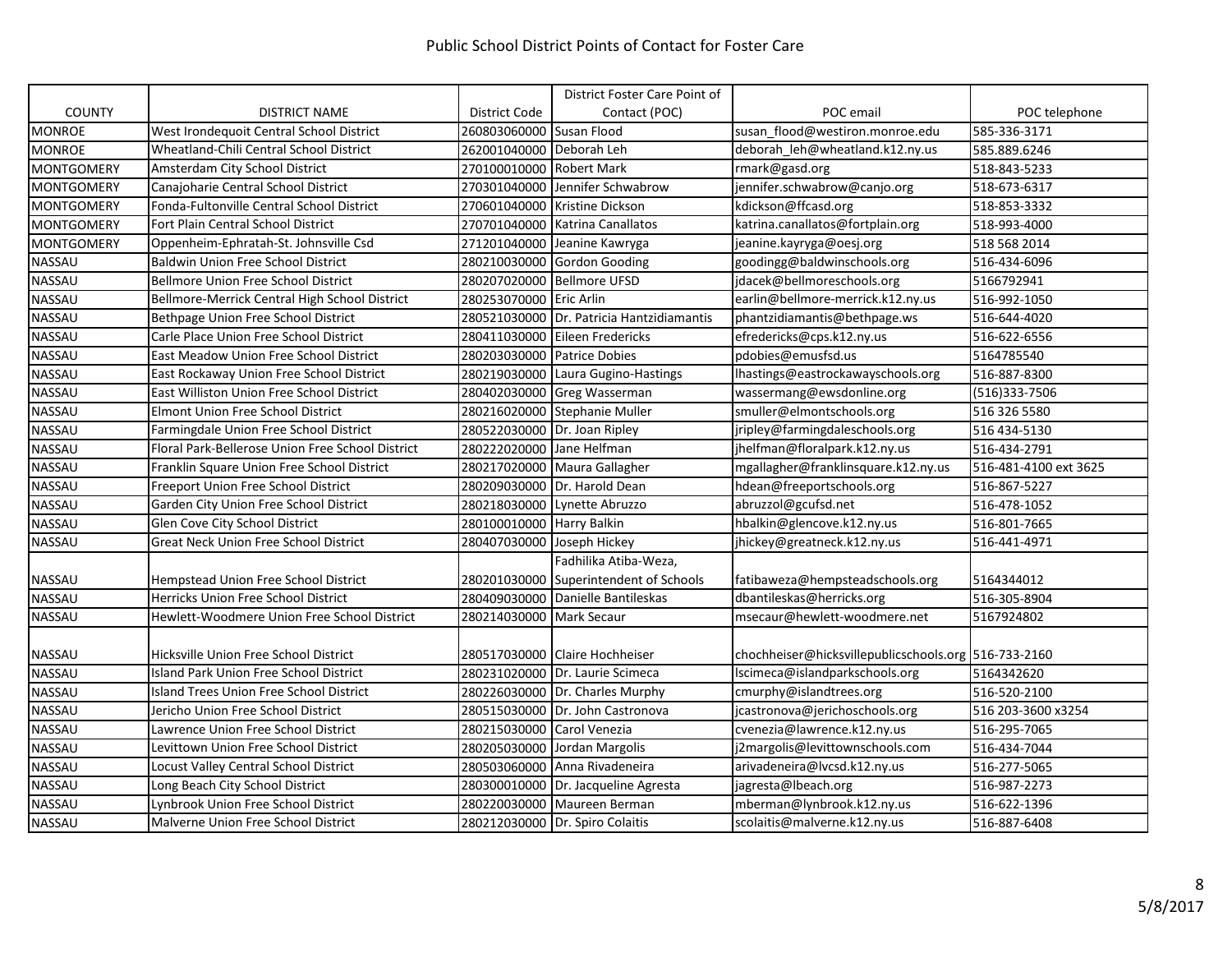|                |                                                  |                            | District Foster Care Point of     |                                       |                             |
|----------------|--------------------------------------------------|----------------------------|-----------------------------------|---------------------------------------|-----------------------------|
| <b>COUNTY</b>  | <b>DISTRICT NAME</b>                             | District Code              | Contact (POC)                     | POC email                             | POC telephone               |
|                |                                                  |                            |                                   | allison rushforth@manhassetschools.or |                             |
| <b>NASSAU</b>  | Manhasset Union Free School District             |                            | 280406030000 Allison M. Rushforth |                                       | 516-267-7671                |
|                |                                                  |                            | Robert Schilling and Keyana       | bschilling@msd.k12.ny.us and          |                             |
| <b>NASSAU</b>  | Massapequa Union Free School District            | 280523030000               | Wright                            | kwright@msd.k12.ny.us                 | 516-308-5010 and 516-308-50 |
| NASSAU         | Merrick Union Free School District               | 280225020000               | Salvatore Dossena                 | sdossena@merrick.k12.ny.us            | 516 992-7293                |
| NASSAU         | Mineola Union Free School District               | 280410030000               | Catherine Fishman                 | cfishman@mineola.k12.ny.us            | 516 237 2040                |
|                | New Hyde Park-Garden City Park Union Free School |                            |                                   |                                       |                             |
| NASSAU         | District                                         | 280405020000 Kim Levy      |                                   | klevy@nhp-gcp.org                     | 516-434-2308                |
| <b>NASSAU</b>  | North Bellmore Union Free School District        | 280204020000 Janet Pollitt |                                   | jpollitt@northbellmoreschools.org     | 516-992-3000                |
| NASSAU         | North Merrick Union Free School District         |                            | 280229020000 Dr. Edward Murphy    | emurphy@nmerrick.org                  | 516-282-1815                |
| NASSAU         | North Shore Central School District              | 280501060000               | Thomas Korb                       | korbt@northshoreschools.org           | 516-277-7900                |
| NASSAU         | Oceanside Union Free School District             | 280211030000               | Diane Provvido                    | dprovvido@oceansideschools.org        | 516-678-1221                |
| NASSAU         | Oyster Bay-East Norwich Central School District  | 280506060000               | Migdalia Ruiz-Rosario             | MRosario@obenschools.org              | 5166243218                  |
| <b>NASSAU</b>  | Plainedge Union Free School District             | 280518030000 Verdel Jones  |                                   | verdel.jones@plainedgeschools.org     | 516-992-7485                |
| <b>NASSAU</b>  | Plainview-Old Bethpage Central School District   | 280504060000               | Jill Gierasch                     | jgierasch@pobschools.org              | 516-434-3010                |
| NASSAU         | Port Washington Union Free School District       | 280404030000               | Jessica Weidner                   | jweidner@portnet.org                  | (516) 767-4954              |
| NASSAU         | Rockville Centre Union Free School District      | 280221030000               | Christopher Pellettieri           | cpellettieri@rvcschools.org           | 516-255-8924                |
| NASSAU         | Roosevelt Union Free School District             | 280208030000               | Dr Nichelle Rivers                | nrivers@rufsd.org                     | 5163457074                  |
| <b>NASSAU</b>  | Roslyn Union Free School District                | 280403030000               | Tanya Fernandez                   | tfernandez@roslynschools.org          | 516-801-5066                |
| NASSAU         | Seaford Union Free School District               | 280206030000               | Brian L. Conboy                   | bconboy@mail.seaford.k12.ny.us        | 5165924002                  |
| NASSAU         | Sewanhaka Central High School District           | 280252070000               | Regina Agrusa                     | Ragrusa@sewanhaka.k12.ny.us           | 516-488-9851                |
| NASSAU         | <b>Syosset Central School District</b>           | 280502060000               | Jeanette Perrotta                 | jperrotta@syossetschools.org          | 516-364-5648                |
| NASSAU         | Uniondale Union Free School District             | 280202030000               | <b>Gregory Singer</b>             | gsinger@uniondaleschools.org          | 516 560 8813                |
| <b>NASSAU</b>  | Valley Stream 13 Union Free School District      | 280213020000               | Lisa Sells-Asch                   | lsells@valleystream13.com             | 516-568-6260                |
| NASSAU         | Valley Stream 24 Union Free School District      | 280224020000               | Laura Peterson                    | lpeterson@vs24.org                    | 5164342871                  |
| NASSAU         | Valley Stream 30 Union Free School District      | 280230020000               | Nicole Schimpf                    | nschimpf@vs30.org                     | 5164343600                  |
| <b>NASSAU</b>  | Valley Stream Central High School District       | 280251070000               | Tara C. Richards                  | richardt@vschsd.org                   | 516-872-5625                |
| NASSAU         | Wantagh Union Free School District               | 280223030000               | Jeanne Love                       | lovej@wantaghschools.org              | 516-781-1452                |
| NASSAU         | West Hempstead Union Free School District        | 280227030000               | Daniel Rehman                     | drehman@whufsd.com                    | 5163903119                  |
| NASSAU         | Westbury Union Free School District              | 280401030000               | Jorge Santiago, Jr.               | jsantiago@westburyschools.org         | 516-874-1878                |
| <b>NIAGARA</b> | <b>Barker Central School District</b>            | 401301040000               | Deborah Farese                    | dfarese@barkercsd.net                 | 716-795-3350                |
| <b>NIAGARA</b> | Lewiston-Porter Central School District          | 400301060000               | Dr. Barbara Godshall              | bgodshall@lew-port.com                | 716-286-7250                |
| <b>NIAGARA</b> | Lockport City School District                    | 400400010000               | Rosanna DiMillo Sandell           | rsandell@lockportschools.net          | 716-478-4827                |
| <b>NIAGARA</b> | Newfane Central School District                  | 400601060000               | <b>Bart Schuler</b>               | bschuler@newfane.wnyric.org           | 716-778-6855                |
| <b>NIAGARA</b> | Niagara Falls City School District               | 400800010000 Mark Laurrie  |                                   | MLaurrie@nfschools.net                | 716-286-4253                |
| <b>NIAGARA</b> | Niagara-Wheatfield Central School District       |                            | 400701060000 Patrick Canfield     | pcanfield@nwcsd.org                   | 716-215-3011                |
| <b>NIAGARA</b> | North Tonawanda City School District             | 400900010000               | Michael P Tambroni                | mtambroni@ntschools.org               | 7168073566                  |
| <b>NIAGARA</b> | Royalton-Hartland Central School District        | 401201060000 Sheila Murphy |                                   | smurphy@royhart.org                   | 716-735-2070                |
| <b>NIAGARA</b> | <b>Starpoint Central School District</b>         |                            | 401001060000 Roberta Wyner        | rwyner@starpointcsd.org               | 716-210-2370                |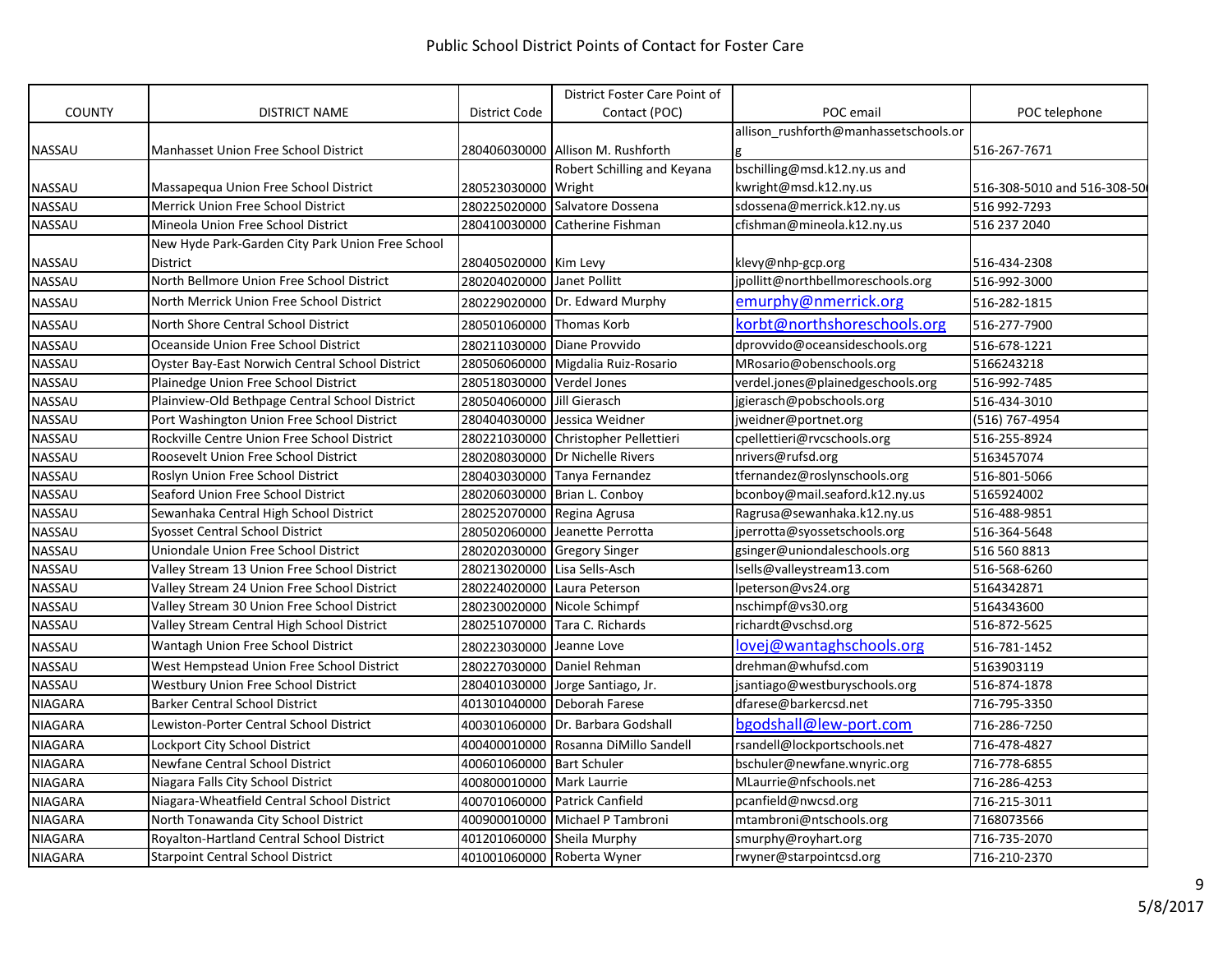|                 |                                                  |                              | District Foster Care Point of           |                                    |                           |
|-----------------|--------------------------------------------------|------------------------------|-----------------------------------------|------------------------------------|---------------------------|
| <b>COUNTY</b>   | <b>DISTRICT NAME</b>                             | District Code                | Contact (POC)                           | POC email                          | POC telephone             |
| <b>NIAGARA</b>  | Wilson Central School District                   |                              | 401501060000 Mr. Michael A. Cancilla jr | mcancilla@wilsoncsd.org            | 716-751-9341              |
| <b>ONEIDA</b>   | <b>Adirondack Central School District</b>        | 410401060000 Wendy Foye      |                                         | wfoye@adirondackcsd.org            | 3159421821                |
| <b>ONEIDA</b>   | <b>Camden Central School District</b>            |                              | 410601040000 Louise M. Rutherford       | Irutherford@camdencsd.org          | 3152452500                |
| <b>ONEIDA</b>   | <b>Clinton Central School District</b>           |                              | 411101060000 Kathleen Fonda             | kfonda@ccs.edu                     | 315-557-2229              |
| <b>ONEIDA</b>   | <b>Holland Patent Central School District</b>    |                              | 412201060000 Nancy Nowicki              | nnowicki@hpschools.org             | 315-865-7200              |
| ONEIDA          | New Hartford Central School District             |                              | 411501060000 Mr. Ashraf Allam           | aallam@nhart.org                   | (315) 738-9311            |
| <b>ONEIDA</b>   | New York Mills Union Free School District        |                              | 411504020000 Dominick Stewart           | dstewart@newyorkmills.org          | 315-768-3394/315-768-3395 |
| ONEIDA          | Oriskany Central School District                 | 412901040000 Melissa Lowell  |                                         | mlowell@oriskanycsd.org            | 315-768-2048              |
| <b>ONEIDA</b>   | Remsen Central School District                   | 411701040000 Emily Laurey    |                                         | Elaurey@remsencsd.org              | 315-205-4300 ext 4250     |
| ONEIDA          | Rome City School District                        | 411800010000 Amanda Jones    |                                         | amjones@romecsd.org                | 315-338-6500              |
| ONEIDA          | Sauquoit Valley Central School District          | 411603040000 Charles Cowen   |                                         | ccowen@svcsd.org                   | 315-839-6313              |
| <b>ONEIDA</b>   | Sherrill City School District                    | 412000050000 Erin Tiffany    |                                         | etiffany@vvsschools.org            | 315-829-2520              |
| <b>ONEIDA</b>   | Utica City School District                       | 412300010000 Lucille Soldato |                                         | lsoldato@ocgov.net                 | 315-798-5733              |
| <b>ONEIDA</b>   | Waterville Central School District               | 411902040000 Tracy Leone     |                                         | tleone@watervillecsd.org           | 315-841-3913              |
| ONEIDA          | <b>Westmoreland Central School District</b>      |                              | 412801040000 Joanne Shelmidine          | jshelmidine@westmorelandschool.org | 315-557-2697              |
| ONEIDA          | <b>Whitesboro Central School District</b>        | 412902060000 Beth Ann Blynt  |                                         | bblynt@wboro.org                   | 315 266-3252              |
| <b>ONONDAGA</b> | <b>Baldwinsville Central School District</b>     |                              | 420901060000 Joseph DeBarbieri          | jdebarbieri@bville.org             | 3156386050                |
| <b>ONONDAGA</b> | East Syracuse Minoa Central School District      | 420401060000 Cheryl West     |                                         | cwest@esmschools.org               | 3154343010                |
| ONONDAGA        | Fabius-Pompey Central School District            |                              | 420601040000 Chantal M Corbin           | ccorbin@fabiuspompey.org           | (315)6835301              |
| <b>ONONDAGA</b> | Fayetteville-Manlius Central School District     | 421001060000 Lisa Dinneen    |                                         | ldinneen@fmschools.org             | 315-692-1203              |
| ONONDAGA        | Jamesville-Dewitt Central School District        | 420411060000 Peter C. Smith  |                                         | psmith@jd.cnyric.org               | 315-445-8300              |
| <b>ONONDAGA</b> | Jordan-Elbridge Central School District          | 420501060000                 | Janice Schue                            | jschue1@jecsd.org                  | 3156898500                |
| ONONDAGA        | Lafayette Central School District                | 420807040000 Karen Ocque     |                                         | kocque@lafayetteschoolsorg         | 315-677-5506              |
| ONONDAGA        | Liverpool Central School District                | 421501060000 Peter lanzito   |                                         | pianzito@liverpool.k12.ny.us       | 315-622-7190              |
| <b>ONONDAGA</b> | Lyncourt Union Free School District              |                              | 421504020000 Cathryn Marchese           | cmarchese@lyncourtschool.org       | 315455-7571               |
| <b>ONONDAGA</b> | Marcellus Central School District                |                              | 421101060000 Patricia McCarron          | pmccarron@marcellusschools.org     | (315) 673-6006            |
| <b>ONONDAGA</b> | North Syracuse Central School District           | 420303060000                 | Dawn Wilczynski                         | dwilczyn@nscsd.org                 | 3152182148                |
| <b>ONONDAGA</b> | Onondaga Central School District                 | 421201040000 Amy Stanton     |                                         | astanton@ocs.cnyric.org            | 3155525020                |
| <b>ONONDAGA</b> | Skaneateles Central School District              |                              | 421601060000 Michele Rogala             | mrogala@skanschools.org            | 315-291-2240              |
| <b>ONONDAGA</b> | Solvay Union Free School District                |                              | 420702030000 Diane Hagemann             | dhagemann@solvayschools.org        | 315-487-7061              |
| <b>ONONDAGA</b> | <b>Syracuse City School District</b>             |                              | 421800010000 Debra Montroy              | dmontroy@scsd.us                   | 315-435-4545              |
| <b>ONONDAGA</b> | <b>Tully Central School District</b>             |                              | 421902040000 Mr. Edward Kupiec          | ed.kupiec@tullyschools.org         | 315-696-6212              |
| <b>ONONDAGA</b> | West Genesee Central School District             | 420101060000 Sean Fahey      |                                         | sfahey@westgenesee.org             | 3153992450                |
| ONONDAGA        | <b>Westhill Central School District</b>          | 420701060000 Sarah VanLiew   |                                         | svanliew@westhillschools.org       | 315-426-3272              |
| <b>ONTARIO</b>  | Canandaigua City School District                 | 430300050000 John LaFave     |                                         | lafavej@canandaiguaschools.org     | 585-396-3739              |
| <b>ONTARIO</b>  | East Bloomfield Central School District          | 430501040000                 | Kateri Warren                           | kwarren@bloomfieldcsd.org          | 585-657-6121 ext 4005     |
| <b>ONTARIO</b>  | Geneva City School District                      | 430700010000                 | Susan Gray                              | sgray@genevacsd.org                | 315-781-0400              |
|                 | Gorham-Middlesex Central School District (Marcus |                              |                                         |                                    |                           |
| <b>ONTARIO</b>  | Whitman)                                         |                              | 430901060000 Cheryl MacDonald           | cwagner@mwcsd.org                  | 585-554-4848              |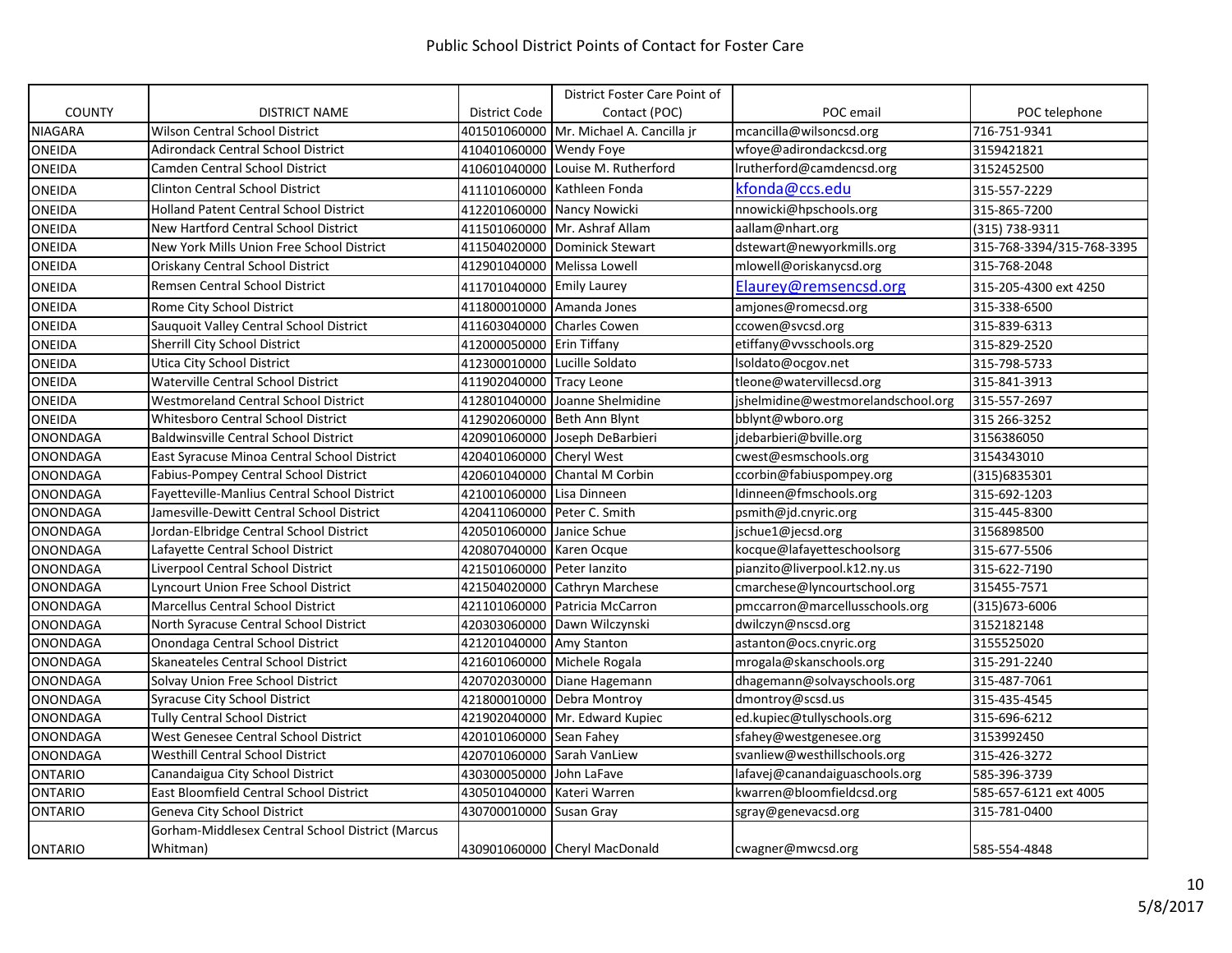|                |                                                     |                            | District Foster Care Point of    |                                        |                           |
|----------------|-----------------------------------------------------|----------------------------|----------------------------------|----------------------------------------|---------------------------|
| <b>COUNTY</b>  | <b>DISTRICT NAME</b>                                | <b>District Code</b>       | Contact (POC)                    | POC email                              | POC telephone             |
| ONTARIO        | Honeoye Central School District                     | 431401040000 Kimberly Bush |                                  | kbush@honeoye.org                      | 585-229-5171 x3026        |
|                | Manchester-Shortsville Central School District (Red |                            |                                  |                                        |                           |
| <b>ONTARIO</b> | Jacket)                                             |                            | 431101040000 Kristine Guererri   | kristine.guererri@redjacket.org        | 5852893964                |
| <b>ONTARIO</b> | Naples Central School District                      |                            | 431201040000 Matthew Frahm       | mfrahm@naplescsd.org                   | 5853747901                |
| ONTARIO        | Phelps-Clifton Springs Central School District      | 431301060000 Patti Larche  |                                  | plarche@midlakes.org                   | 3155486475                |
| ONTARIO        | Victor Central School District                      |                            | 431701060000 Melanie McGuire     | mcguirem@victorschools.org             | 585-924-3252              |
| ORANGE         | Chester Union Free School District                  |                            | 440201020000 Cathy Anne Browne   | cbrowne@chesterufsd.org                | 8454692231X3312           |
| <b>ORANGE</b>  | <b>Cornwall Central School District</b>             | 440301060000 Susan Cooney  |                                  | scooney@cornwallschools.com            | 845-534-8009              |
| ORANGE         | Florida Union Free School District                  |                            | 442115020000 Andrew Cameron      | acameron@floridaufsd.org               | 845 651 3095 x40030       |
| ORANGE         | Goshen Central School District                      | 440601040000 Kurtis Kotes  |                                  | kurtis.kotes@gcsny.org                 | 845-615-6730              |
| <b>ORANGE</b>  | Greenwood Lake Union Free School District           | 442111020000 Amy Petrassi  |                                  | apetrassi@gwlufsd.org                  | 845-782-8678              |
| ORANGE         | <b>Highland Falls Central School District</b>       |                            | 440901040000 Dr. Andrea Tejedor  | andrea.tejedor@hffmcsd.org             | 845-446-9575 x 1400       |
| ORANGE         | Kiryas Joel Village Union Free School District      |                            | 441202020000 Mr Elie Wizman      | ewizman@kjsd.k12.ny.us                 | 8457826961                |
| ORANGE         | Middletown City School District                     | 441000010000               | Catherine Navilio                | catherine.navilio@ecsdm.org            | (845) 326 - 1184          |
| <b>ORANGE</b>  | Minisink Valley Central School District             | 441101040000               | <b>Diane Super</b>               | dsuper@minisink.com                    | 845-355-5812              |
| <b>ORANGE</b>  | Monroe-Woodbury Central School District             |                            | 441201060000 Kristin Randhare    | krandhar@mw.k12.ny.us                  | 845 460-6600              |
| ORANGE         | Newburgh City School District                       |                            | 441600010000 Karen McQuiston     | kmcqiust@necsd.net                     | 845-563-3448              |
| ORANGE         | Pine Bush Central School District                   | 440401060000 Patricia Zito |                                  | tricia.zito@pinebushschools.org        | 8457444029                |
| ORANGE         | Port Jervis City School District                    | 441800050000               | Meagan Sullivan                  | msullivan@pjschools.org                | 845-858-3100 x16500       |
| <b>ORANGE</b>  | <b>Tuxedo Union Free School District</b>            | 441903020000               | <b>Christine Oliva</b>           | coliva@tuxedoufsd.org                  | 845-351-4786 x2126        |
|                |                                                     |                            | Janine Maridou, Valley Central   |                                        |                           |
|                |                                                     |                            | <b>School District Central</b>   | Janine.maridou@valleycentralschools.or |                           |
| <b>ORANGE</b>  | Valley Central School District (Montgomery)         | 441301060000 Registrar     |                                  |                                        | 845-457-2400 ext. 18130   |
| ORANGE         | Warwick Valley Central School District              |                            | 442101060000 Marguerite Adams    | madams@wvcsd.org                       | 845-987-3000 ext. 12710   |
| <b>ORANGE</b>  | Washingtonville Central School District             |                            | 440102060000 Janet L. Seaman     | jseaman@ws.k12.ny.us                   | 8454974000                |
| <b>ORLEANS</b> | Albion Central School District                      | 450101060000 Mary Leto     |                                  | mleto@albionk12.org                    | 5855898989                |
| <b>ORLEANS</b> | <b>Holley Central School District</b>               | 450704040000 Susan Cory    |                                  | scory@holleycsd.org                    | 585-638-6335              |
| ORLEANS        | Kendall Central School District                     | 450607040000 Terri Kroth   |                                  | tkroth@kendallschools.org              | 5856592741                |
| ORLEANS        | Lyndonville Central School District                 | 451001040000               | Elissa Smith                     | Esmith@lyndonville.wnryic.org          | 585-765-3101              |
| <b>ORLEANS</b> | Medina Central School District                      | 450801060000 Alex DiLaura  |                                  | adilaura@medinacsd.org                 | 5857982880                |
|                |                                                     |                            |                                  |                                        |                           |
| <b>OSWEGO</b>  | Altmar-Parish-Williamstown Central School District  |                            | 460102040000 Anita M. Murphy     | amurphy@apw.cnyric.org                 | 315.625.5251              |
| OSWEGO         | Central Square Central School District              | 460801060000 Teresa Ross   |                                  | tross@cssd.org                         | 315-668-4324              |
| OSWEGO         | <b>Fulton City School District</b>                  | 460500010000 Geri Geitner  |                                  | ggeitner@fulton.cnyric.org             | 315-593-5547              |
| <b>OSWEGO</b>  | <b>Hannibal Central School District</b>             | 460701040000               | <b>Stacy Longyear</b>            | slongyea@hannibalcsd.org               | 3155648100                |
|                |                                                     |                            | Jeremy Belfield, Assistant       |                                        |                           |
|                |                                                     |                            | Superintendent for               |                                        |                           |
| <b>OSWEGO</b>  | <b>Mexico Central School District</b>               |                            | 460901060000 Management Services | JBelfiel@mexicocsd.org                 | (315) 963-8400, ext. 5407 |
| <b>OSWEGO</b>  | Oswego City School District                         | 461300010000 Nancy Squairs |                                  | nsquairs@oswego.org                    | 315-341-2044              |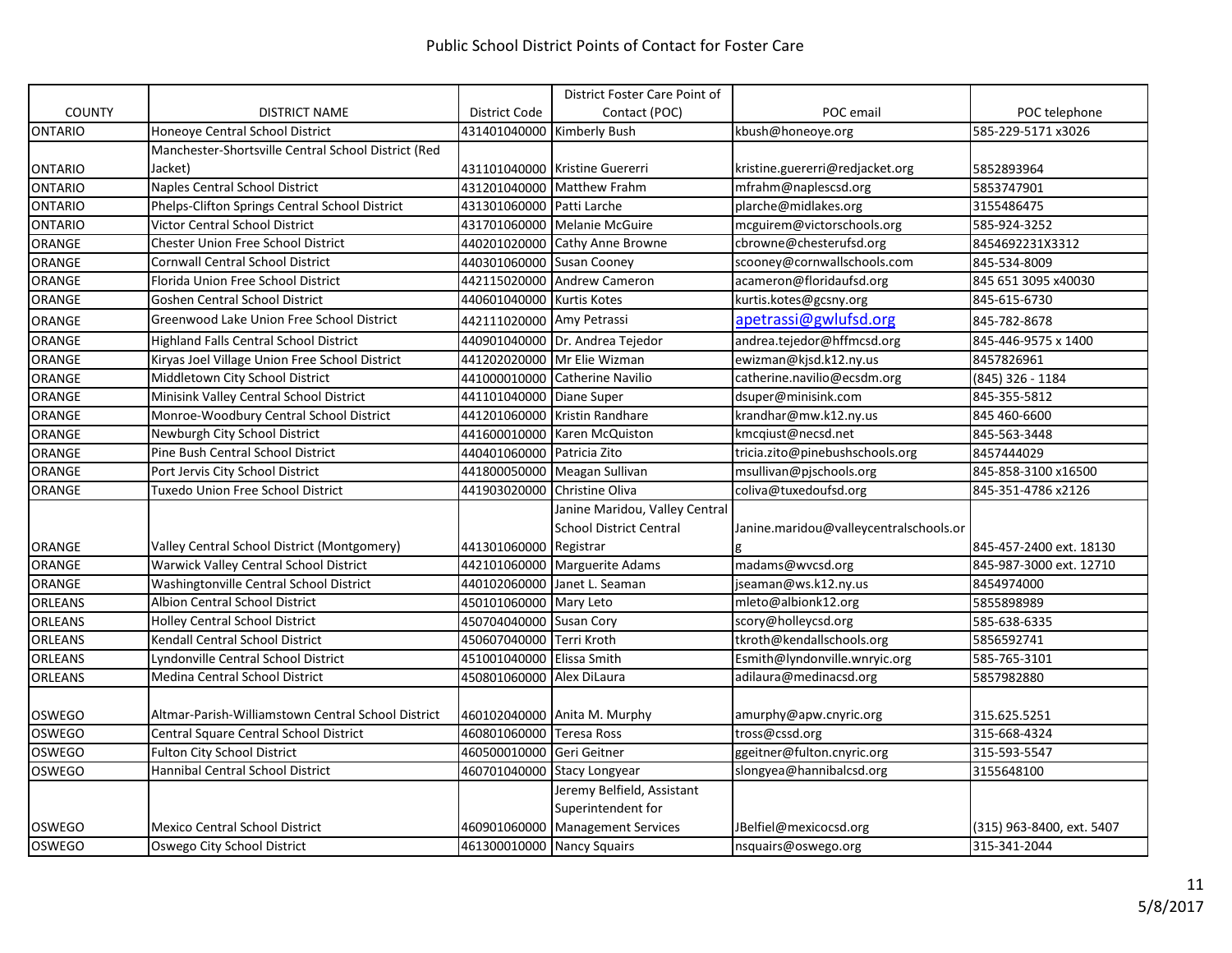|                   |                                                        |                              | District Foster Care Point of                                  |                                   |                          |
|-------------------|--------------------------------------------------------|------------------------------|----------------------------------------------------------------|-----------------------------------|--------------------------|
| <b>COUNTY</b>     | DISTRICT NAME                                          | District Code                | Contact (POC)                                                  | POC email                         | POC telephone            |
| <b>OSWEGO</b>     | Phoenix Central School District                        |                              | 462001060000 Anne Marie Muller                                 | AMuller2@PhoenixCSD.org           | 315-695-1638             |
| <b>OSWEGO</b>     | Pulaski Central School District                        | 461801040000 Brian Hartwell  |                                                                | bhartwell@pacs.cnyric.org         | 3152985188               |
| <b>OSWEGO</b>     | Sandy Creek Central School District                    | 461901040000 Teresa Crast    |                                                                | tcrast@sccs.cnyric.org            | 315-387-3445 ext. 1105   |
| <b>OTSEGO</b>     | Cherry Valley-Springfield Central School District      | 472202040000 Bonnie Georgi   |                                                                | bgeorgi@cvscsd.org                | 607-264-3265 ext 507     |
| <b>OTSEGO</b>     | Cooperstown Central School District                    | 471701040000                 | <b>Eric Carr</b>                                               | ecarr@cooperstowncs.org           | (607) 547-8181           |
| <b>OTSEGO</b>     | <b>Edmeston Central School District</b>                | 470501040000 Pamela Grimm    |                                                                | pgrimm@edmeston.net               | $(607)$ 965-8931         |
| <b>OTSEGO</b>     | Gilbertsville-Mount Upton Central School District      |                              | 470202040000 Annette D. Hammond                                | ahammond@gmucsd.org               | 6077832207               |
| <b>OTSEGO</b>     | Laurens Central School District                        | 470801040000 Marjorie Bailey |                                                                | mbailey@laurenscs.org             | 607-432-2050             |
| <b>OTSEGO</b>     | Milford Central School District                        | 471101040000 Nicole Lippitt  |                                                                | nlippitt@milfordcentral.org       | 6072867721               |
| <b>OTSEGO</b>     | <b>Morris Central School District</b>                  |                              | 471201040000 Deborah Chicorelli                                | dchicorelli@morriscsd.org         | 607-263-6109             |
| <b>OTSEGO</b>     | Oneonta City School District                           | 471400010000 Kevin Johnson   |                                                                | kjohnson@oneontacsd.org           | 607-433-8232 ext. 331    |
| <b>OTSEGO</b>     | Otego-Unadilla Central School District                 |                              | 471601040000 Dr. David S. Richards                             | drichards@unatego.stier.org       | 607-988-5038             |
| <b>OTSEGO</b>     | Richfield Springs Central School District              | 472001040000 Renee Wilson    |                                                                | rwilson@richfieldcsd.org          | 3158580610               |
| <b>OTSEGO</b>     | Schenevus Central School District                      |                              | 470901040000 Rebecca Whiteman                                  | rwhiteman@schenevuscsd.org        | 607.638.5881             |
| <b>OTSEGO</b>     | <b>Worcester Central School District</b>               | 472506040000                 | <b>William Diamond</b>                                         | wdiamond@worcestercs.org          | 6073978785               |
| PUTNAM            | <b>Brewster Central School District</b>                | 480601060000 Amy Osooli      |                                                                | amyosooli@brewsterschools.org     | 845-278-8570, ext. 1369  |
| <b>PUTNAM</b>     | <b>Carmel Central School District</b>                  | 480102060000 Linda Amicucci  |                                                                | socialservices@putnamcountyny.gov | 845-808-1500             |
| PUTNAM            | Garrison Union Free School District                    | 480404020000 Laura Mitchell  |                                                                | LMitchell@GUFS.org                | 845 424 3689             |
| PUTNAM            | Haldane Central School District                        |                              | 480401040000 Anthony Showah                                    | ashowah@haldaneschool.org         | 845-265-9254             |
| <b>PUTNAM</b>     | <b>Mahopac Central School District</b>                 |                              | 480101060000 Dennis Creedon                                    | creedond@mahopac.k12.ny.us        | 8456283415               |
| <b>PUTNAM</b>     | Putnam Valley Central School District                  |                              | 480503040000 Valerie Aleman                                    | valeman@pvcsd.org                 | 1-845-528-8110           |
| RENSSELAER        | Averill Park Central School District                   | 491302060000 Julie Ernest    |                                                                | ernestj@apcsd.org                 | 518-674-7050             |
| RENSSELAER        | <b>Berlin Central School District</b>                  |                              | 490101040000 Fred Hutchinson                                   | fhutchinson@berlincentral.org     | 518 658-2515             |
| RENSSELAER        | <b>Brunswick Central School District (Brittonkill)</b> |                              | 490202040000 Angelina Maloney                                  | amaloney@brunswickcsd.org         | 518-279-4600 ext 2602    |
| RENSSELAER        | East Greenbush Central School District                 |                              | 490301060000 Helen Squillace                                   | squillhe@egcsd.org                | 518-207-2066             |
|                   |                                                        |                              | Wayne Akin, Transportation                                     |                                   |                          |
|                   |                                                        |                              | Supervisor and Mark Foti, Title   wakin@hoosicvalley.k12.ny.us |                                   |                          |
| <b>RENSSELAER</b> | Hoosic Valley Central School District                  | 491401040000   Coordinator   |                                                                | mfoti@hoosicvalley.k12.ny.us      | 753-4458 x1503 and x3501 |
| RENSSELAER        | <b>Hoosick Falls Central School District</b>           | 490501060000 Patrick Dailey  |                                                                | daileyp@hoosickfallscsd.org       | 518-686-7321             |
| RENSSELAER        | Lansingburgh Central School District                   | 490601060000 Lisa Kyer       |                                                                | lkyer@lansingburgh.org            | 518-233-6850             |
|                   |                                                        |                              |                                                                |                                   |                          |
| RENSSELAER        | North Greenbush Common School District (Williams)      |                              | 490801080000 Christine L Hamill                                | Irsuper@nycap.rr.com              | (518) 283-6748           |
| RENSSELAER        | Rensselaer City School District                        |                              | 491200010000 Heather Staszak                                   | hstaszak@rcsd.k12.ny.us           | 5184656440               |
| RENSSELAER        | <b>Schodack Central School District</b>                | 491501040000 Jason Chevrier  |                                                                | jchevrier@schodack.k12.ny.us      | 518-732-2297             |
| RENSSELAER        | <b>Troy City School District</b>                       |                              | 491700010000 Barbara Paulsen                                   | paulsenb@troycsd.org              | 518-328-5067             |
| RENSSELAER        | Wynantskill Union Free School District                 |                              | 490804020000 Thomas B. Reardon                                 | treardon@wynantskillufsd.org      | 518-283-4600             |
| <b>ROCKLAND</b>   | <b>Clarkstown Central School District</b>              | 500101060000                 | Dr. Martin Cox                                                 | mcox@ccsd.edu                     | 845-639-6418             |
| <b>ROCKLAND</b>   | East Ramapo Central School District (Spring Valley)    |                              | 500402060000 Dr. Deborah Wortham                               | dwortham@ercsd.org                | 845-577-6011             |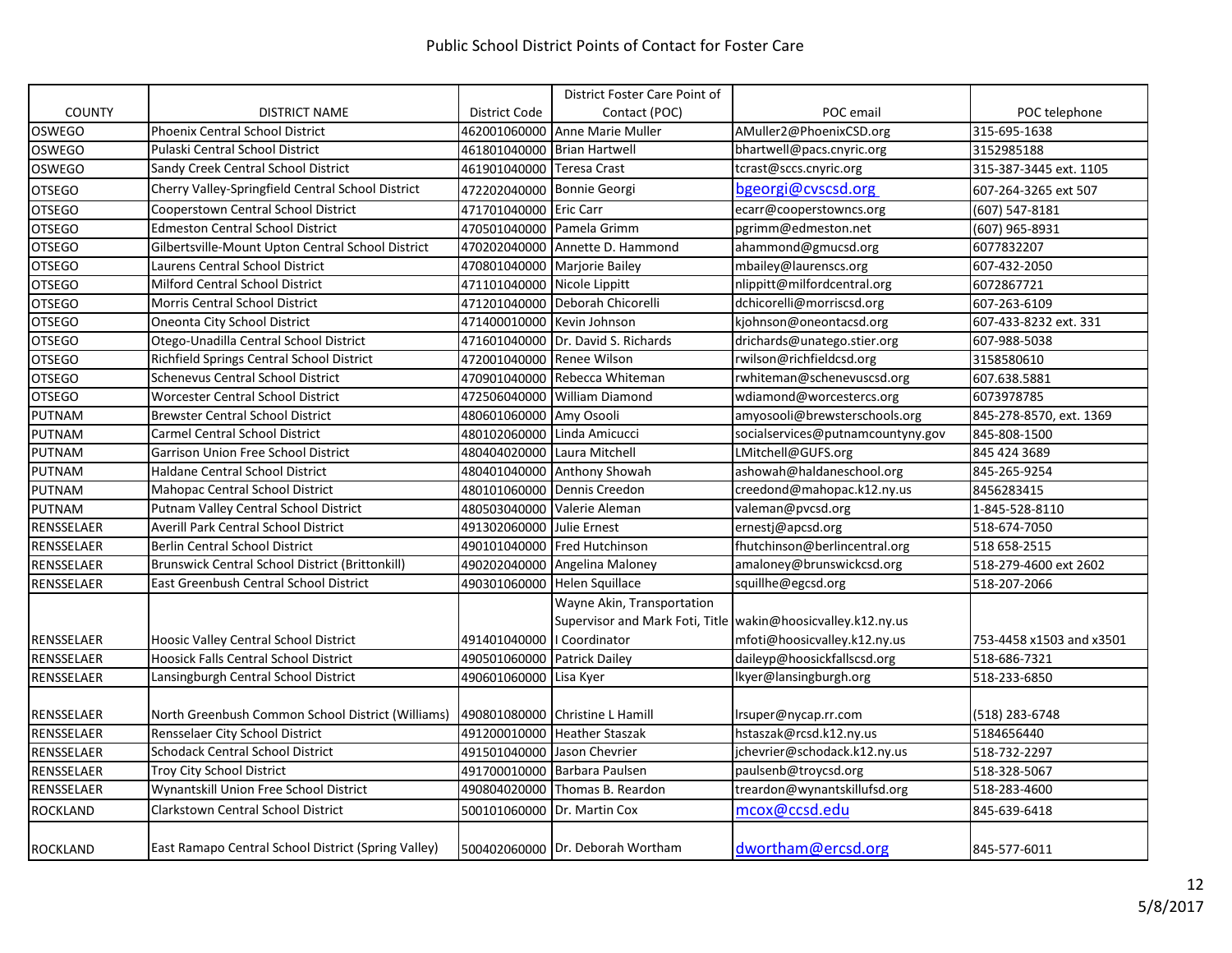|                     |                                                   |                             | District Foster Care Point of     |                                  |                         |
|---------------------|---------------------------------------------------|-----------------------------|-----------------------------------|----------------------------------|-------------------------|
| <b>COUNTY</b>       | <b>DISTRICT NAME</b>                              | District Code               | Contact (POC)                     | POC email                        | POC telephone           |
| <b>ROCKLAND</b>     | Haverstraw-Stony Point Csd (North Rockland)       |                             | 500201060000 Miguelina Lopez      | mlopez@northrockland.org         | 845-942-3011            |
| <b>ROCKLAND</b>     | Nanuet Union Free School District                 |                             | 500108030000 Kathleen Maier       | kmaier@nanuetsd.org              | 845-627-9883            |
| <b>ROCKLAND</b>     | Nyack Union Free School District                  | 500304030000 Jeanine Rufo   |                                   | jrufo@nyackschools.org           | 845 353 7238            |
| <b>ROCKLAND</b>     | Pearl River Union Free School District            | 500308030000 Carolyn Moffa  |                                   | moffac@pearlriver.org            | 845-620-3939            |
| <b>ROCKLAND</b>     | Ramapo Central School District (Suffern)          |                             | 500401060000 Lisa Castaldo, Ed.D. | lcastaldogreen@ramapocentral.net | (845)357-7783X11263     |
| <b>ROCKLAND</b>     | South Orangetown Central School District          |                             | 500301060000 Michele Fenster      | mfenster@socsd.org               | 8456801050              |
| <b>SARATOGA</b>     | <b>Ballston Spa Central School District</b>       |                             | 521301060000 Laurel Logan-King    | lking@bscsd.org                  | 518-884-7195            |
| <b>SARATOGA</b>     | Burnt Hills-Ballston Lake Central School District |                             | 520101060000 Maryellen Symer      | msymer@bhbl.org                  | 518 399 9141 ext. 85015 |
| <b>SARATOGA</b>     | <b>Corinth Central School District</b>            |                             | 520401040000 Jill Cheney-Bovee    | BoveeJ@corinthcsd.org            | 518-654-9005            |
| SARATOGA            | <b>Edinburg Common School District</b>            |                             | 520601080000 Kimberly Hromada     | khromada@edinburgcs.org          | 5188638412              |
| <b>SARATOGA</b>     | Galway Central School District                    |                             | 520701040000 Michael Sherman      | mksherm2@galwaycsd.org           | 5188821033              |
| <b>SARATOGA</b>     | Mechanicville City School District                |                             | 521200050000 Rose Ann Bradley     | rbradley@nechaicville.org        | 518-664-7336            |
| <b>SARATOGA</b>     | Saratoga Springs City School District             | 521800010000 Diane Davis    |                                   | d davis@saratogaschools.org      | 518-583-4700            |
| <b>SARATOGA</b>     | Schuylerville Central School District             | 521701040000                | Lynn Mastrianni                   | lynnm@schuylerville.org          | 518-695-3255            |
| <b>SARATOGA</b>     | Shenendehowa Central School District              | 520302060000 Ann Korzun     |                                   | KorzAnn@shenet.org               | 518-881-0662            |
| <b>SARATOGA</b>     | South Glens Falls Central School District         | 521401040000 Kristine Orr   |                                   | orrk@sgfcsd.org                  | 5187939617              |
| <b>SARATOGA</b>     | <b>Stillwater Central School District</b>         |                             | 522001040000 Deanna Sargent       | dsargent@scsd.org                | 5183736100              |
| <b>SARATOGA</b>     | Waterford-Halfmoon Union Free School District     |                             | 522101030000 Patrick Pomerville   | ppomerville@whufsd.org           | 515-237-0800            |
| <b>SCHENECTADY</b>  | Duanesburg Central School District                | 530101040000 Jeff Rivenburg |                                   | jrivenburg@duanesburg.org        | 518-895-5350            |
| <b>SCHENECTADY</b>  | Niskayuna Central School District                 | 530301060000 Mark Treanor   |                                   | mtreanor@niskyschools.org        | 518-377-4666            |
| <b>SCHENECTADY</b>  | Rotterdam-Mohonasen Central School District       |                             | 530515060000 Christopher Ruberti  | cruberti@mohonasen.org           | 5183568210              |
| <b>SCHENECTADY</b>  | Schalmont Central School District                 | 530501060000 Shari Rosato   |                                   | srosato@schalmont.net            | 518-355-9200            |
| <b>SCHENECTADY</b>  | Schenectady City School District                  | 530600010000 Andrea Tote    |                                   | totea@schenectady.k12.ny.us      | 5188813412              |
| <b>SCHENECTADY</b>  | Scotia-Glenville Central School District          | 530202060000 Karen Swain    |                                   | kswain@sgcsd.net                 | 347-3600 ext. 72101     |
| <b>SCHOHARIE</b>    | Cobleskill-Richmondville Central School District  |                             | 541102060000 William Wolfanger    | wolfangerw@crcs.k12.ny.us        | 518-234-3165            |
| <b>SCHOHARIE</b>    | Gilboa-Conesville Central School District         | 540801040000 Ruth Reeve     |                                   | rreeve@gccs.us                   | 6075887541              |
| <b>SCHOHARIE</b>    | Jefferson Central School District                 | 540901040000 Brian Corey    |                                   | bcorey@jeffersoncsd.org          | (607) 652-2409          |
| <b>SCHOHARIE</b>    | Middleburgh Central School District               | 541001040000 Maria Jones    |                                   | maria.jones@middleburghcsd.org   | (518)827-3620           |
| <b>SCHOHARIE</b>    | Schoharie Central School District                 |                             | 541201040000 Mrs. Linda Nevulis   | Inevulis@schoharie.k12.ny.us     | 518 295-6657            |
| <b>SCHOHARIE</b>    | <b>Sharon Springs Central School District</b>     |                             | 541401040000 Russell Scimeca      | rscimeca@sharonsprings.org       | 518-284-2266 X 114      |
| <b>SCHUYLER</b>     | Odessa-Montour Central School District            |                             | 550101040000 Debra L. Switzer     | dswitzer@gstboces.org            | 607-594-3341, Ext 3902  |
| <b>SCHUYLER</b>     | Watkins Glen Central School District              |                             | 550301060000 Kristine Somerville  | ksomerville@wgcsd.org            | 6075353219 x1705        |
| <b>SENECA</b>       | <b>Romulus Central School District</b>            | 560603040000 Lynn Rhone     |                                   | Irhone@romuluscsd.org            | 607-869-5391            |
| <b>SENECA</b>       | Seneca Falls Central School District              | 560701060000 Carleen Mull   |                                   | cmull@sfcs.k12.ny.us             | 315-568-5500 x3106      |
| <b>SENECA</b>       | South Seneca Central School District              | 560501040000 Kevin Webster  |                                   | kwebster@southseneca.org         | 607-869-9636            |
| <b>SENECA</b>       | <b>Waterloo Central School District</b>           | 561006060000 Gerald Bucklin |                                   | gerald.bucklin@waterloocsd.org   | 315-539-1502            |
| <b>ST. LAWRENCE</b> | Brasher Falls Central School District             | 510101040000 Cindy Delisle  |                                   | cdelisle@bfcsd.org               | 3153895131              |
| <b>ST. LAWRENCE</b> | <b>Canton Central School District</b>             |                             | 510201060000 Andrea Randle        | arandle@ccsdk12.org              | 3153868561              |
| ST. LAWRENCE        | <b>Clifton-Fine Central School District</b>       | 510401040000 Heidi Soucis   |                                   | tsouthwick@cliftonfine.org       | 3158483333              |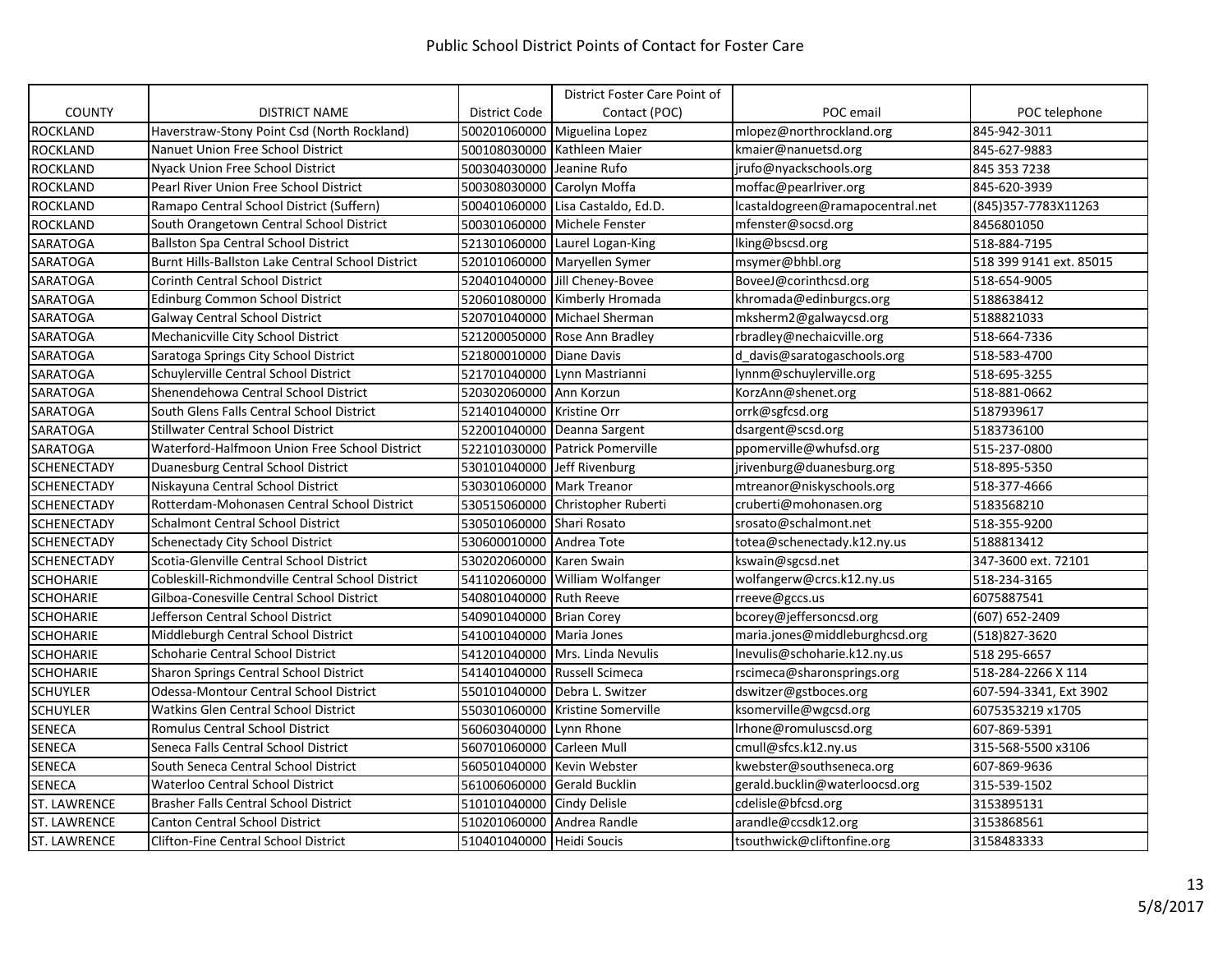|                     |                                                                           |                             | District Foster Care Point of   |                                  |                       |
|---------------------|---------------------------------------------------------------------------|-----------------------------|---------------------------------|----------------------------------|-----------------------|
| <b>COUNTY</b>       | <b>DISTRICT NAME</b>                                                      | District Code               | Contact (POC)                   | POC email                        | POC telephone         |
| <b>ST. LAWRENCE</b> | Colton-Pierrepont Central School District                                 | 510501040000 Lianne Knight  |                                 | lknight@cpcs.us                  | 315-262-2100          |
| <b>ST. LAWRENCE</b> | Edwards-Knox Central School District                                      | 513102040000 Andrea Heller  |                                 | aheller@ekcsk12.org              | 315.562.8130          |
| <b>ST. LAWRENCE</b> | <b>Gouverneur Central School District</b>                                 |                             | 511101060000 Christie Warren    | Warren.Christie@gcsk12.org       | 315-287-1903          |
| ST. LAWRENCE        | Hammond Central School District                                           |                             | 511201040000 Deanna Romanowski  | wanda.williams@dfa.state.ny.us   | 315-379-2106          |
| <b>ST. LAWRENCE</b> | Hermon-Dekalb Central School District                                     |                             | 511301040000 Mark Edward White  | mwhite@hdcsk12.org               | 3153473442            |
| <b>ST. LAWRENCE</b> | <b>Heuvelton Central School District</b>                                  |                             | 512404040000 Margaret Sweeney   | msweeney@heuvelton.k12.ny.us     | 315-344-2414          |
| <b>ST. LAWRENCE</b> | Lisbon Central School District                                            | 511602040000 Lauren Morley  |                                 | morleyl@lisbon.k12.ny.us         | 3153934951            |
| <b>ST. LAWRENCE</b> | Madrid-Waddington Central School District                                 | 511901040000 Eric Burke     |                                 | eburke@mwcsk12.org               | 315 322 5746          |
| <b>ST. LAWRENCE</b> | Massena Central School District                                           |                             | 512001060000 Stephanie Allen    | sallen@mcs.k12.ny.us             | 315-764-3700 x3016    |
| <b>ST. LAWRENCE</b> | <b>Morristown Central School District</b>                                 | 512101040000 Sarah Belile   |                                 | sbelile@mcsk12.org               | 315-375-8814          |
| <b>ST. LAWRENCE</b> | Norwood-Norfolk Central School District                                   |                             | 512201040000 James Cruikshank   | jcruikshank@nncsk12.org          | 315-353-9951          |
| <b>ST. LAWRENCE</b> | Ogdensburg City School District                                           | 512300010000 Pamela Luckie  |                                 | pluckie@ogdensburgk12.org        | 3153930900            |
| <b>ST. LAWRENCE</b> | Parishville-Hopkinton Central School District                             | 512501040000 Darin Saiff    |                                 | saiffd@phcs.neric.org            | 3152654642            |
| <b>ST. LAWRENCE</b> | Potsdam Central School District                                           |                             | 512902060000 Joann Chambers     | ichambers@potsdam.k12.ny.us      | 3152652000            |
| <b>STEUBEN</b>      | <b>Addison Central School District</b>                                    | 570101040000 Joe DioGUardi  |                                 | jdioguardi@addisoncsd.org        | 607-359-2244          |
| <b>STEUBEN</b>      | Arkport Central School District                                           | 571901040000 Caiti Dewey    |                                 | cdewey@arkportcsd.org            | 607-295-7471          |
| <b>STEUBEN</b>      | Avoca Central School District                                             | 570201040000 Paula Pimm     |                                 | ppimm@avocacsd.org               | 6075662221 ext. 1113  |
| <b>STEUBEN</b>      | <b>Bath Central School District</b>                                       |                             | 570302060000 Randy Brzezinski   | rbrzezinski@bathcsd.org          | 607-776-3301          |
| <b>STEUBEN</b>      | <b>Bradford Central School District</b>                                   | 570401040000 Sarah Baker    |                                 | sbaker@bradfordcsd.org           | 607-583-4616          |
| <b>STEUBEN</b>      | Campbell-Savona Central School District                                   | 570603040000 Angela Pavlick |                                 | apavlick@cscsd.org               | 6075279800 ext. 2408  |
| <b>STEUBEN</b>      | Canisteo-Greenwood Csd                                                    | 571502060000 Tricia Dodge   |                                 | tdodge@cgcsd.org                 | 607-698-4225          |
| <b>STEUBEN</b>      | Corning City School District                                              |                             | 571000010000 Kerry Hochreiter   | khochreiter@cppmail.com          | 607-654-2722          |
| <b>STEUBEN</b>      | Hammondsport Central School District                                      |                             | 572901040000 Michelle Sincerbox | msincerbox@hport.wnyric.org      | 607-569-5200 ext 5233 |
| <b>STEUBEN</b>      | <b>Hornell City School District</b>                                       | 571800010000 Amy Feeley     |                                 | amy.feeley@hornellcsd.org        | 6073241303            |
| <b>STEUBEN</b>      | Jasper-Troupsburg Central School District                                 |                             | 572702040000 LeeAnne C. Herold  | lherold@jtcsd.org                | 6075256301            |
| <b>STEUBEN</b>      | Prattsburgh Central School District                                       | 572301040000 Kory Bay       |                                 | bayk@prattsburghcsd.org          | 607-522-3795          |
| <b>STEUBEN</b>      | Wayland-Cohocton Central School District                                  |                             | 573002040000 Michael Wetherbee  | mwetherbee@wccsk12.org           | 585-728-2211          |
| <b>SUFFOLK</b>      | Amagansett Union Free School District                                     | 580303020000 Maria Dorr     |                                 | mdorr@aufsd.org                  | 631.267.3572          |
| <b>SUFFOLK</b>      | Amityville Union Free School District                                     |                             | 580106030000 Peter Paternostro  | ppaternostro@amityvilleufsd.org  | 631-565-6532          |
| <b>SUFFOLK</b>      | Babylon Union Free School District                                        | 580101030000 Linda J. Rozzi |                                 | Irozzi@babylonufsd.org           | 631-893-7925          |
| <b>SUFFOLK</b>      | Bay Shore Union Free School District                                      | 580501030000 Robert Torres  |                                 | rtorres@bayshoreschools.org      | 631-968-2503          |
| <b>SUFFOLK</b>      | Bayport-Blue Point Union Free School District                             | 580505020000 Natalie Doyle  |                                 | ndoyle@bbpschools.org            | 631-472-7860 ext 8040 |
| <b>SUFFOLK</b>      | <b>Brentwood Union Free School District</b>                               | 580512030000 PAUL NOLAN     |                                 | Pnolan@bufsd.org                 | 631-434-2403          |
| <b>SUFFOLK</b>      | Bridgehampton Union Free School District                                  | 580909020000 Lauren Sebor   |                                 | lsebor@bridgehampton.k12.ny.us   | 631-537-0271          |
| <b>SUFFOLK</b>      | Brookhaven-Comsewogue Union Free School District 1580203020000 Erin Hynes |                             |                                 | ehynes@comsewogue.k12.ny.us      | 631 474-8200          |
| <b>SUFFOLK</b>      | Center Moriches Union Free School District                                |                             | 580233020000 Courtney Fabian    | cfabian@cmschools.org            | 631-878-0052          |
| <b>SUFFOLK</b>      | Central Islip Union Free School District                                  |                             | 580513030000 Diana Houghton     | dhoughton@centralislip.k12.ny.us | 631-348-5148          |
| <b>SUFFOLK</b>      | Cold Spring Harbor Central School District                                |                             | 580402060000 Denise Campbell    | dcampbell@csh.k12.ny.us          | 631-367-5936          |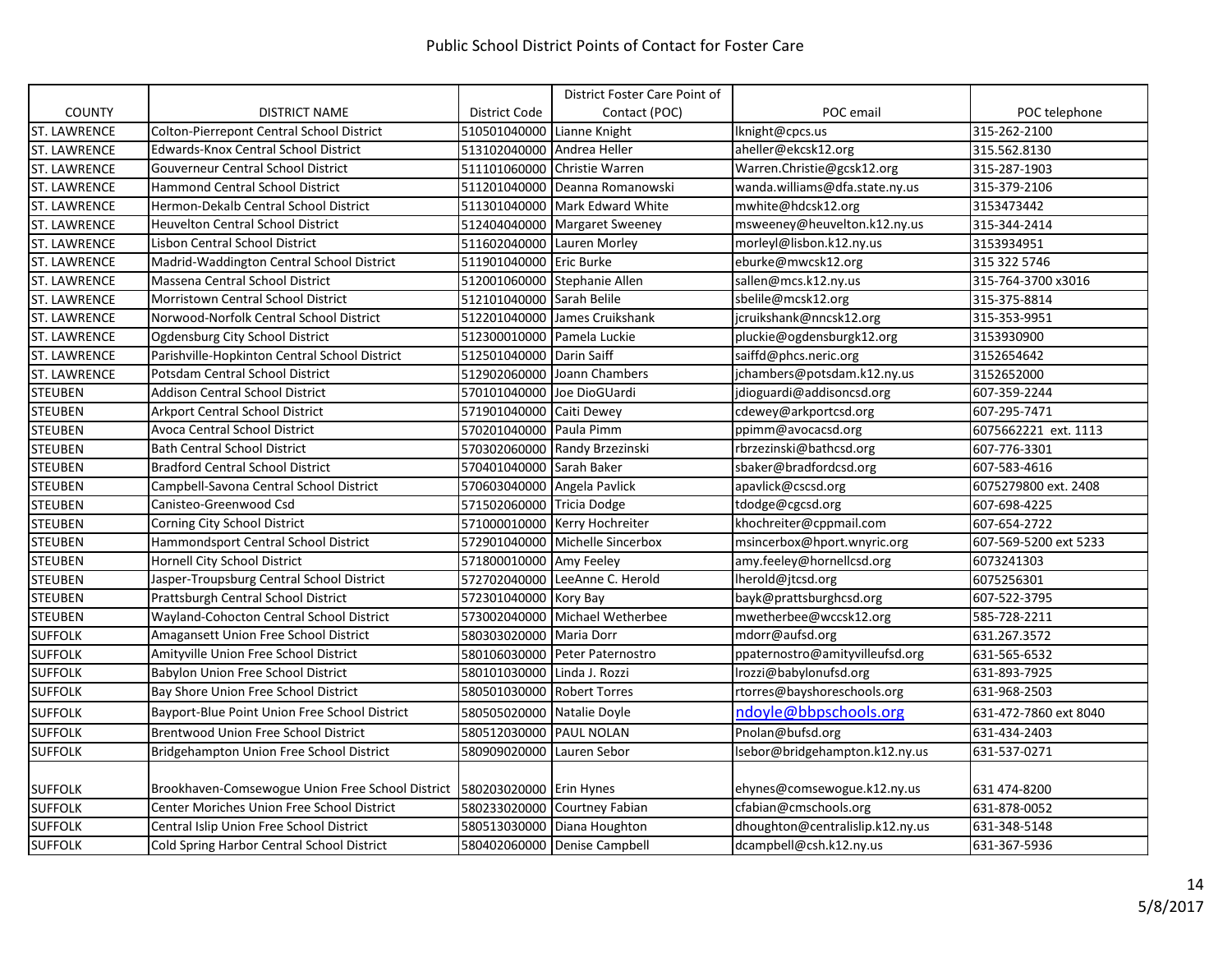|                |                                                     |                              | District Foster Care Point of          |                                        |                         |
|----------------|-----------------------------------------------------|------------------------------|----------------------------------------|----------------------------------------|-------------------------|
| <b>COUNTY</b>  | <b>DISTRICT NAME</b>                                | <b>District Code</b>         | Contact (POC)                          | POC email                              | POC telephone           |
| <b>SUFFOLK</b> | <b>Commack Union Free School District</b>           |                              | 580410030000 Laura Newman              | Inewman@commack.k12.ny.us              | 631-912-2005            |
| <b>SUFFOLK</b> | <b>Connetquot Central School District</b>           | 580507060000 Gail Santo      |                                        | gsanto@ccsdli.org                      | 6312442215              |
| <b>SUFFOLK</b> | Copiague Union Free School District                 |                              | 580105030000 Karen Sheridan            | ksheridan@copiague.net                 | 6318424015              |
| <b>SUFFOLK</b> | Deer Park Union Free School District                |                              | 580107030000 james Cummings            | cummings.j@deeparkschools.org          | 631274040               |
| <b>SUFFOLK</b> | East Hampton Union Free School District             |                              | 580301020000 Barbara Boylan            | Barbara.Boylan@ehufsd.org              | 631 329 4145            |
| <b>SUFFOLK</b> | East Islip Union Free School District               | 580503030000 Dr. Lisa Belz   |                                        | lbelz@eischools.org                    | 631-224-2060            |
| <b>SUFFOLK</b> | East Moriches Union Free School District            |                              | 580234020000 Michele Pepey             | mpepey@emoschools.org                  | 631-878-0162, ext. 333  |
| <b>SUFFOLK</b> | East Quogue Union Free School District              |                              | 580917020000 Robert J. Long, Jr.       | rlong@eastquogue.k12.ny.us             | 631-653-5210            |
| <b>SUFFOLK</b> | Eastport-South Manor Csd                            | 580912060000 Lori Franchi    |                                        | franchil@esmonline.org                 | 631-801-3282            |
| <b>SUFFOLK</b> | Elwood Union Free School District                   | 580401020000 Keri Loughlin   |                                        | Kloughlin@elwood.k12.ny.us             | (631) 266-5400          |
| <b>SUFFOLK</b> | Fire Island Union Free School District              |                              | 580514020000 Loretta Ferraro           | lferraro@fi.k12.ny.us                  | 6315835626              |
| <b>SUFFOLK</b> | Fishers Island Union Free School District           |                              | 581004020000 Karen Loiselle Goodwin    | k.goodwin@fischool.com                 | 6317887444              |
| <b>SUFFOLK</b> | Greenport Union Free School District                |                              | 581010020000 Joseph Tsaveras           | tsaveras@gufsd.org                     | 6314771950              |
| <b>SUFFOLK</b> | Half Hollow Hills Central School District           | 580405060000 David Spera     |                                        | dspera@hhh.k12.ny.us                   | 631-592-3064            |
| <b>SUFFOLK</b> | Hampton Bays Union Free School District             | 580905020000 Mark Pagano     |                                        | mpagano@hbschools.us                   | 631-723-4700, ext. 2211 |
| <b>SUFFOLK</b> | Harborfields Central School District                | 580406060000 Jordan Cox      |                                        | coxj@harborfieldscsd.org               | 631-754-5320, ext.325   |
| <b>SUFFOLK</b> | Hauppauge Union Free School District                |                              | 580506030000 Dr, Dennis O'Hara         | oharad@hauppauge.k12.ny.us             | 631-761-8208            |
| <b>SUFFOLK</b> | Huntington Union Free School District               |                              | 580403030000 Kathleen Acker            | kacker@hufsd.edu                       | (631) 673-2111          |
| <b>SUFFOLK</b> | Islip Union Free School District                    |                              | 580502020000 Kate O'Callaghan          | kocallaghan@islipufsd.org              | 631-650-8415            |
| <b>SUFFOLK</b> | Kings Park Central School District                  |                              | 580805060000 Dr. Danielle Colby-Rooney | colbyd@kpcsd.org                       | 631-269-3319            |
| <b>SUFFOLK</b> | Lindenhurst Union Free School District              |                              | 580104030000 Connie Robinson           | Corbinson@lindenhurstschools.org       | 631-867-3001            |
| <b>SUFFOLK</b> | Little Flower Union Free School District            |                              | 580603020000 William Glasshagel        | wglasshagel@littleflowerufsd.org       | 631-929-4300            |
| <b>SUFFOLK</b> | Longwood Central School District                    | 580212060000 Debra Winter    |                                        | debra.winter@longwoodcsd.org           | 631-345-2793            |
| <b>SUFFOLK</b> | Mattituck-Cutchogue Union Free School District      |                              | 581012020000 Karen Malcomson           | kmalcomson@fsl-li.org                  | 631-298-8642            |
| <b>SUFFOLK</b> | Middle Country Central School District              | 580211060000 Donna Cooke     |                                        | dcooke@mccsd.net                       | 631-285-8860            |
| <b>SUFFOLK</b> | Miller Place Union Free School District             |                              | 580208020000 Sandra Wojnowski          | swojnows@millerplace.k12.ny.us         | 631-474-2700            |
| <b>SUFFOLK</b> | Montauk Union Free School District                  | 580306020000 J. Philip Perna |                                        | jperna@montaukschool.org               | 6316682474              |
| <b>SUFFOLK</b> | Mount Sinai Union Free School District              |                              | 580207020000 Linda Surh-Ong            | lsurhong@mtsinai.k12.ny.us             | 631-870-2830            |
| <b>SUFFOLK</b> | New Suffolk Common School District                  | 581015080000 Pending         |                                        | Pending                                | Pending                 |
| <b>SUFFOLK</b> | North Babylon Union Free School District            | 580103030000 Daniel Rose     |                                        | drose@northbabylonschools.net          | 631-620-7038            |
| <b>SUFFOLK</b> | Northport-East Northport Union Free School District |                              | 580404030000 Cynthia Fitzgerald        | cynthia.fitzgerald@northport.k12.ny.us | 631-262-8546            |
| <b>SUFFOLK</b> | <b>Oysterponds Union Free School District</b>       | 581002020000 Amy Bennett     |                                        | abennett@oysterponds.org               | 631-323-2410 ext 104    |
| <b>SUFFOLK</b> | Patchogue-Medford Union Free School District        | 580224030000 Jacqueline Esp  |                                        | jesp@pmschools.org                     | 631-687-6440            |
| <b>SUFFOLK</b> | Port Jefferson Union Free School District           |                              | 580206020000 Jessica Schmettan         | jschmett@portjeffschools.org           | 631-791-4291            |
| <b>SUFFOLK</b> | Quogue Union Free School District                   | 580903020000 Sarah Adams     |                                        | sadams@quogueschool.com                | (631) 653-4285          |
| <b>SUFFOLK</b> | Remsenburg-Speonk Union Free School District        |                              | 580901020000 Colleen Ferone            | Ferone@rsufsd.org                      | 631-325-0203            |
| <b>SUFFOLK</b> | Riverhead Central School District                   |                              | 580602040000 Elizabeth Chappell        | elizabeth.chappell@riverhead.net       | 631-369-6826            |
| <b>SUFFOLK</b> | Rocky Point Union Free School District              |                              | 580209020000 Jennifer Zaffino          | jzaffino@rockypoint.k12.ny.us          | 6317441604              |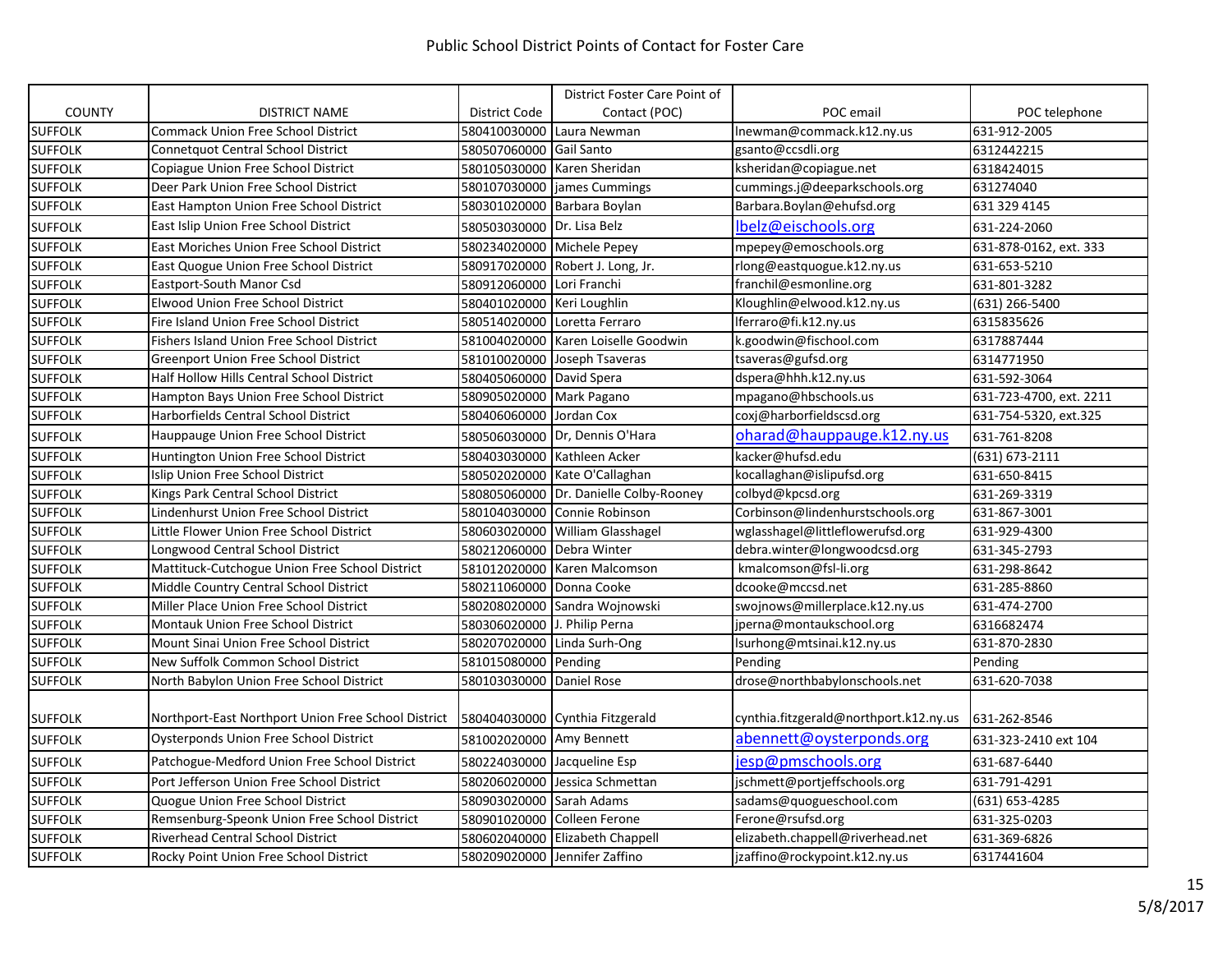|                 |                                                   |                               | District Foster Care Point of           |                                   |                       |
|-----------------|---------------------------------------------------|-------------------------------|-----------------------------------------|-----------------------------------|-----------------------|
| <b>COUNTY</b>   | <b>DISTRICT NAME</b>                              | District Code                 | Contact (POC)                           | POC email                         | POC telephone         |
| <b>SUFFOLK</b>  | Sachem Central School District                    | 580205060000 Susan Erdman     |                                         | serdman@sachem.edu                | (631) 471-1300 x1145  |
| <b>SUFFOLK</b>  | Sag Harbor Union Free School District             |                               | 580305020000 Barbara Bekermus           | bbekermus@sagharborschools.org    | 631-725-5300          |
| <b>SUFFOLK</b>  | Sagaponack Common School District                 |                               | 580910080000 Mr. Alan Van Cott          | super@sagaponackschool.com        | 631-537-0651          |
| <b>SUFFOLK</b>  | Sayville Union Free School District               |                               | 580504030000 Peter Branscombe           | pbranscombe@sayvilleschools.org   | 631-244-6545          |
|                 |                                                   |                               |                                         | jennifer.rylott@shelterisland.k12 |                       |
| <b>SUFFOLK</b>  | Shelter Island Union Free School District         |                               | 580701020000 Jennifer Rylott            | .ny.us                            | 631-749-0302 ext 143  |
| <b>SUFFOLK</b>  | Shoreham-Wading River Central School District     |                               | 580601040000 Charles Althoff, Registrar | calthoff@swr.k12.ny,us            | 631-821-8114          |
| <b>SUFFOLK</b>  | <b>Smithtown Central School District</b>          | 580801060000 Ingrid Hrvatin   |                                         | ihrvatin@smithtown.k12.ny.us      | 631-382-2176          |
| <b>SUFFOLK</b>  | South Country Central School District             |                               | 580235060000 Dr. Sam Gergis             | sgergis@southcountry.org          | 6317301551            |
| <b>SUFFOLK</b>  | South Huntington Union Free School District       |                               | 580413030000 Mrs. Jacqueline Harris     | Jharris@shufsd.org                | 6318123150            |
|                 |                                                   |                               |                                         | dmerchant@southamptonschool       |                       |
| <b>SUFFOLK</b>  | Southampton Union Free School District            |                               | 580906030000 Denise Merchant            | s.org                             | 631-591-4532          |
| <b>SUFFOLK</b>  | Southold Union Free School District               | 581005020000 Lisa Scheffer    |                                         | lscheffer@southoldufsd.com        | 631-765-5400x343      |
| <b>SUFFOLK</b>  | Springs Union Free School District                | 580304020000 John Finello     |                                         | jfinello@springsschool.org        | 631-324-0144 ext 101  |
| <b>SUFFOLK</b>  | Three Village Central School District             | 580201060000 Dawn Mason       |                                         | dmason@3villagecsd.org            | 631-730-4574          |
| <b>SUFFOLK</b>  | Tuckahoe Common School District                   |                               | 580913080000 Mrs. Wendy Meyer, RN       | wmeyer@tuckahoecommonsd.com       | (631) 283-3550        |
| <b>SUFFOLK</b>  | Wainscott Common School District                  |                               | 580302080000 Dr. Stuart Rachlin         | srachlin@wainscottschool.org      | 6315371080            |
| <b>SUFFOLK</b>  | West Babylon Union Free School District           |                               | 580102030000 Mr. Shawn Hanley           | shanley@wbschools.org             | 631-376-7010          |
| <b>SUFFOLK</b>  | West Islip Union Free School District             |                               | 580509030000 Jeanne Dowling             | .dowling@wi.k12.ny.us             | 631-930-1545          |
| <b>SUFFOLK</b>  | Westhampton Beach Union Free School District      |                               | 580902020000 Dr. MaryAnn Ambrosini      | mambrosini@whbschools.org         | 631-288-3800          |
| <b>SUFFOLK</b>  | William Floyd Union Free School District          | 580232030000 Mary Koehler     |                                         | mkoehler@wfsd.k12.ny.us           | 631-874-1232          |
| <b>SUFFOLK</b>  | Wyandanch Union Free School District              | 580109020000 Steve Berger     |                                         | Sberger@wufsd.net                 | 631-870-0510          |
| SULLIVAN        | <b>Eldred Central School District</b>             |                               | 590801040000 Dr. Robert M. Dufour       | dufourr@eldred.k12.ny.us          | 845-456-1100 x 5296   |
| SULLIVAN        | <b>Fallsburg Central School District</b>          |                               | 590501060000 Heather Hendershot         | hhendershot@fallsburgcsd.net      | 845-434-5884          |
| SULLIVAN        | Liberty Central School District                   |                               | 590901060000 Kathleen Bressler          | kbressler@libertyk12.org          | 8452925400            |
| SULLIVAN        | Livingston Manor Central School District          |                               | 591302040000 Roberta Rehwaldt           | rrehwaldt@lmcs.k12.ny.us          | 845-439-4400 Ext 1216 |
| SULLIVAN        | Monticello Central School District                | 591401060000 Tanya Duryea     |                                         | tduryea@k12mcsd.net               | 845-794-8840          |
| SULLIVAN        | Roscoe Central School District                    | 591301040000 Janice Phillips  |                                         | jphillips@roscoe.k12.ny.us        | 607-498-4126          |
| SULLIVAN        | Sullivan West Central School District             | 591502040000 Joan Carbone     |                                         | carbonejoa@swcsd.org              | 845-482-4610 ext3009  |
| SULLIVAN        | Tri-Valley Central School District                |                               | 591201040000 Robert Martinelli          | robertmartinelli@trivalleycsd.org | 845 985-2296 x5516    |
| <b>TIOGA</b>    | <b>Candor Central School District</b>             | 600301040000 Jeffrey Kisloski |                                         | jkisloski@candorcs.org            | 607-659-5010          |
| <b>TIOGA</b>    | Newark Valley Central School District             |                               | 600402040000 Erica D'Alessandro         | edalessandro@nvcs.stier.org       | 607-642-8665          |
| <b>TIOGA</b>    | Owego-Apalachin Central School District           |                               | 600601060000 Thomas Comerford           | comerfordt@oacsd.org              | 607-687-6592          |
| <b>TIOGA</b>    | Spencer-Van Etten Central School District         |                               | 600801040000 Christina Lampila          | clampila@svecsd.org               | 607-589-7111          |
| <b>TIOGA</b>    | <b>Tioga Central School District</b>              |                               | 600903040000 Kathleen Keene             | kkeene@tiogacentral.org           | 607 687 8002          |
| <b>TIOGA</b>    | <b>Waverly Central School District</b>            |                               | 600101060000 Randy C. Richards          | rrichards@gstboces.org            | 607-565-2841          |
| <b>TOMPKINS</b> | Dryden Central School District                    |                               | 610301060000 Sandra Sherwood            | ssherwo1@dryden.k12.ny.us         | 6078445361            |
| <b>TOMPKINS</b> | George Junior Republic Union Free School District | 610327020000 Sonia Apker      |                                         | apkers@gjrmail.com                | 6078446365            |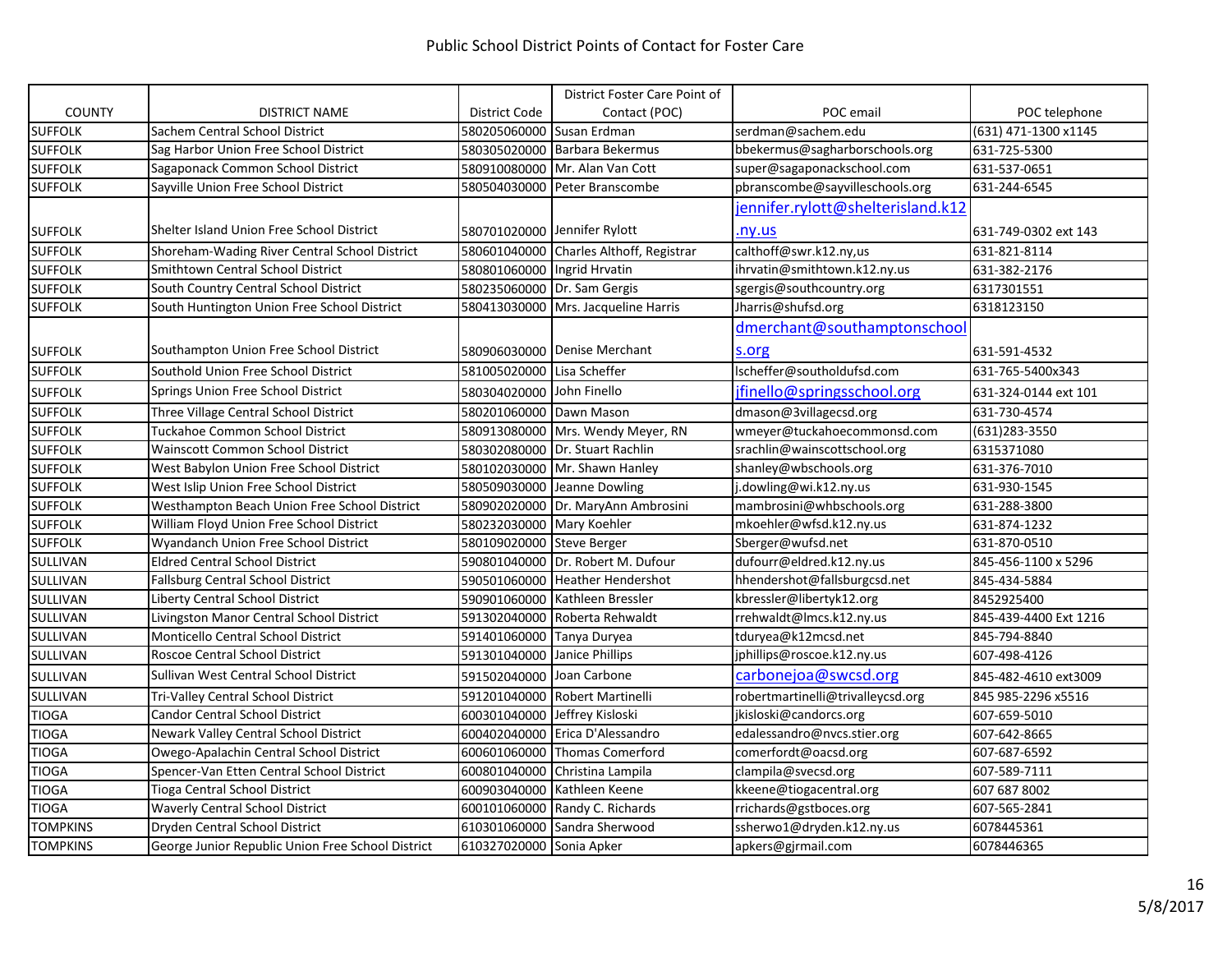|                   |                                             |                             | District Foster Care Point of       |                                    |                        |
|-------------------|---------------------------------------------|-----------------------------|-------------------------------------|------------------------------------|------------------------|
| <b>COUNTY</b>     | <b>DISTRICT NAME</b>                        | District Code               | Contact (POC)                       | POC email                          | POC telephone          |
| <b>TOMPKINS</b>   | <b>Groton Central School District</b>       | 610501040000 Tim Heller     |                                     | theller@groton.cnyric.org          | 607-898-4588           |
| <b>TOMPKINS</b>   | Ithaca City School District                 |                             | 610600010000 Elizabeth Coyle        | eallee@icsd.k12.ny.us              | 607-351-6259           |
| <b>TOMPKINS</b>   | Lansing Central School District             | 610801040000 Patricia Carey |                                     | mking@lcsd.k12.ny.us               | 607-533-3020           |
| <b>TOMPKINS</b>   | Newfield Central School District            | 610901040000 Cheryl Jackson |                                     | cjackson@newfieldschools.org       | 607-564-9955           |
| <b>TOMPKINS</b>   | Trumansburg Central School District         |                             | 611001040000 Angie Gemignani        | AGemignani@tburg.k12.ny.us         | 607-387-7551 ext 4821  |
| <b>ULSTER</b>     | <b>Ellenville Central School District</b>   | 622002060000 Vince Napoli   |                                     | vnapoli@ecs.k12.ny.us              | 845-647-0117           |
| <b>ULSTER</b>     | <b>Highland Central School District</b>     | 620803040000 Patrick Boyd   |                                     | pboyd@highland-k12.org             | 845-691-1023           |
| <b>ULSTER</b>     | Kingston City School District               |                             | 620600010000 Kimmer Gifford         | kgifford@kingstoncityschools.org   | 845-943-3519           |
| <b>ULSTER</b>     | <b>Marlboro Central School District</b>     | 621001060000 Rosanne Mele   |                                     | rosanne.mele@marlboroschools.org   | 8452368109             |
| <b>ULSTER</b>     | New Paltz Central School District           | 621101060000 Richard Linden |                                     | rlinden@newpaltz.k12.ny.us         | 8452564010             |
| <b>ULSTER</b>     | <b>Onteora Central School District</b>      |                             | 621201060000 Ms. Cindy Bishop       | cbishop@onteora.k12.ny.us          | 845-657-6283 ex. 1021  |
| <b>ULSTER</b>     | Rondout Valley Central School District      |                             | 620901060000 Deborah Kosinski       | dkosinski@rondout.k12.ny.us        | 8456872400             |
| <b>ULSTER</b>     | Saugerties Central School District          | 621601060000 Lissa Jilek    |                                     | ljilek@saugerties.k12.ny.us        | 845-247-6520           |
| <b>ULSTER</b>     | <b>Wallkill Central School District</b>     |                             | 621801060000 Anthony White          | awhite@wallkillcsd.k12.ny.us       | 845-895-7104           |
| <b>WARREN</b>     | <b>Bolton Central School District</b>       | 630101040000 Terry Begly    |                                     | tb109@boltoncsd.org                | 518-644-2400           |
| <b>WARREN</b>     | Glens Falls City School District            | 630300010000 Carol Hobbs    |                                     | chobbs@gfsd.org                    | 518-793-3418           |
| WARREN            | Glens Falls Common School District          | 630918080000 John Godfrey   |                                     | jgodfrey@abewing.org               | 518-792-3231           |
| WARREN            | Hadley-Luzerne Central School District      |                             | 630801040000 Beecher Baker Sr.      | bakerb@hlcs.org                    | 518-696-2378           |
| WARREN            | Johnsburg Central School District           |                             | 630601040000 Michael J Markwica     | mmarkwica@johnsburgcsd.org         | 5182512814             |
| <b>WARREN</b>     | Lake George Central School District         |                             | 630701040000 Rosemarie Sandora-Earl | earlr@lkgeorge.org                 | 518-668-5456 ext. 1225 |
| <b>WARREN</b>     | North Warren Central School District        |                             | 630202040000 Michele French         | mfrench@northwarrencsd.org         | 5184943015             |
| <b>WARREN</b>     | Queensbury Union Free School District       |                             | 630902030000 Mr. Kyle Gannon        | kgannon@queensburyschool.org       | 518-824-5602           |
| <b>WARREN</b>     | <b>Warrensburg Central School District</b>  | 631201040000 John Goralski  |                                     | goralskij@wcsd.org                 | 518-623-2861           |
| <b>WASHINGTON</b> | Argyle Central School District              | 640101040000 Karen Beck     |                                     | beck k@argylecsd.org               | 518-638-8243 ext 334   |
| <b>WASHINGTON</b> | Cambridge Central School District           | 641610040000 Vince Canini   |                                     | vince.canini@cambridgecsd.org      | 518-677-2653 ext.1010  |
| <b>WASHINGTON</b> | Fort Ann Central School District            |                             | 640502040000 Tammy DeLorme          | tammy.delorme@dfa.state.ny.us      | 518-746-2590           |
| <b>WASHINGTON</b> | Fort Edward Union Free School District      | 640601020000 Tom McGurl     |                                     | tmcgurl@fortedward.org             | 518-747-4529           |
| <b>WASHINGTON</b> | <b>Granville Central School District</b>    |                             | 640701040000 Colleen Jennings       | cjennings@granvillecsd.org         | 518-642-1051           |
| <b>WASHINGTON</b> | <b>Greenwich Central School District</b>    | 640801040000 Troy Tyler     |                                     | ttyler@greenwichcsd.org            | (518) 692-9542         |
| <b>WASHINGTON</b> | Hartford Central School District            | 641001040000 Andrew Cook    |                                     | acook@hartfordcsd.org              | 5186325222             |
| <b>WASHINGTON</b> | <b>Hudson Falls Central School District</b> | 641301060000 Lisa Meade     |                                     | Imeade@hfcsd.org                   | 518-681-4115           |
| <b>WASHINGTON</b> | <b>Putnam Central School District</b>       |                             | 641401040000 matthew boucher        | matthew.boucher@putnamcsd.org      | 518-547-8266           |
| <b>WASHINGTON</b> | Salem Central School District               | 641501040000 Don Zarzycki   |                                     | dzarzycki@salemcsd.org             | 518                    |
| <b>WASHINGTON</b> | <b>Whitehall Central School District</b>    | 641701060000 Mary Douglas   |                                     | mdouglas@railroaders.net           | 518-499-1772           |
| <b>WAYNE</b>      | Clyde-Savannah Central School District      |                             | 650301040000 Kathleen Vacanti       | Kathleen.Vacanti@clydesavannah.org | 315-902-3000 X 1043    |
| <b>WAYNE</b>      | Gananda Central School District             |                             | 650902040000 Kelly VanLaeken        | kvanlaeken@gananda.org             | (315) 986-3521         |
| <b>WAYNE</b>      | Lyons Central School District               |                             | 650501040000 Margaret Blask         | mblask@lyonscsd.org                | 315-946-2200           |
| <b>WAYNE</b>      | <b>Marion Central School District</b>       |                             | 650701040000 Angelina Pound         | apound@marioncs.org                | 315-926-4256           |
| <b>WAYNE</b>      | <b>Newark Central School District</b>       | 650101060000 Matt Cook      |                                     | matt.cook@newarkcsd.org            | 315-332-3217           |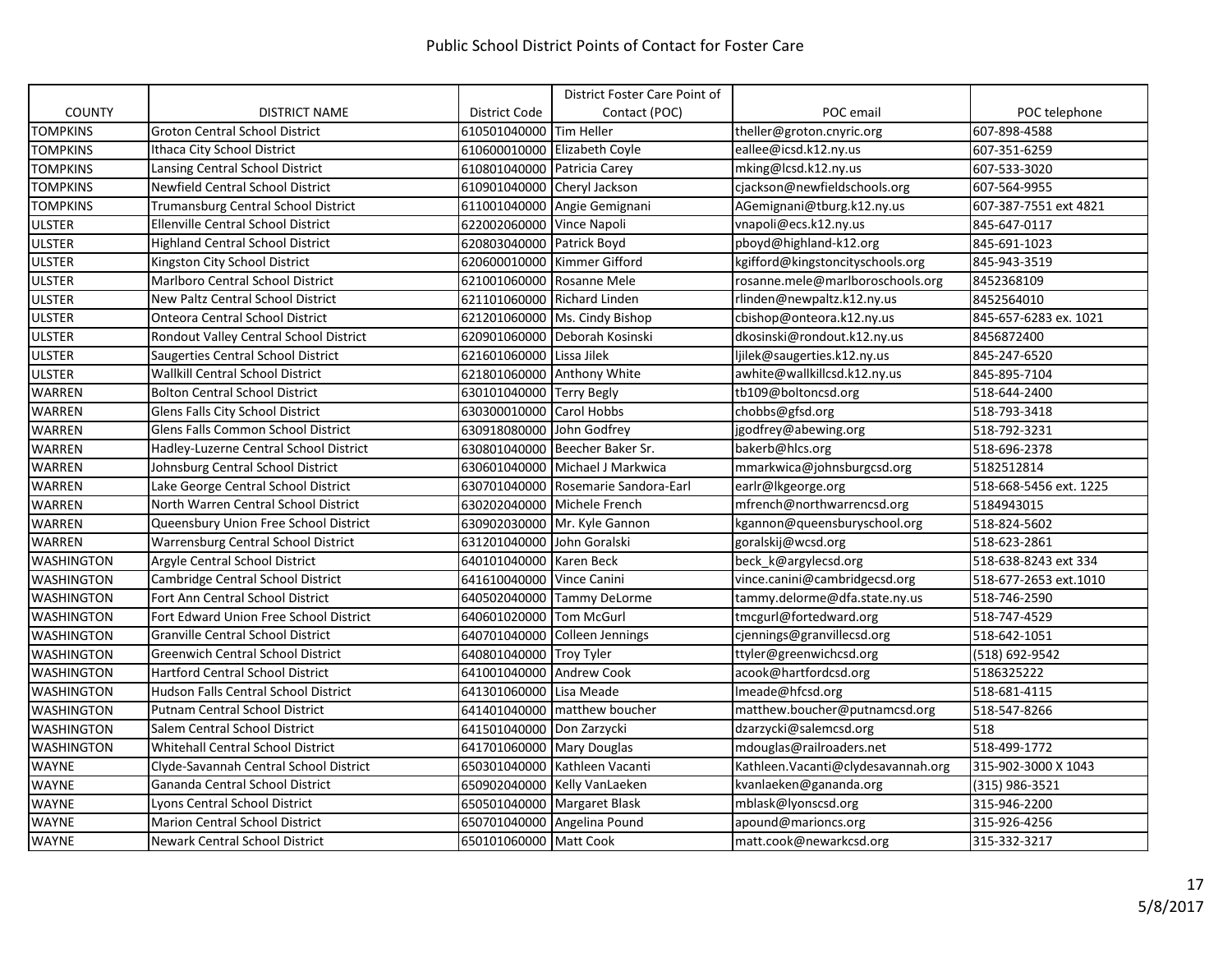|                    |                                                                               |                             | District Foster Care Point of          |                                                                   |                          |
|--------------------|-------------------------------------------------------------------------------|-----------------------------|----------------------------------------|-------------------------------------------------------------------|--------------------------|
| <b>COUNTY</b>      | <b>DISTRICT NAME</b>                                                          | District Code               | Contact (POC)                          | POC email                                                         | POC telephone            |
| <b>WAYNE</b>       | North Rose-Wolcott Central School District                                    | 651501060000 Megan Paliotti |                                        | mpaliotti@nrwcs.org                                               | 315-594-3132             |
| WAYNE              | Palmyra-Macedon Central School District                                       |                             | 650901060000 Ryan Pacatte, Ed.D.       | ryan.pacatte@palmaccsd.org                                        | 3155973400               |
| <b>WAYNE</b>       | Red Creek Central School District                                             | 651503040000 David Sholes   |                                        | dsholes@rccsd.org                                                 | 315-754-2010             |
| <b>WAYNE</b>       | Sodus Central School District                                                 | 651201060000                | Jessica Bailey                         | jbailey@soduscsd.org                                              | 315-483-5208             |
| <b>WAYNE</b>       | Wayne Central School District                                                 |                             | 650801060000 Joseph Siracuse           | jsiracuse@waynecsd.org                                            | 315-524-1004             |
| <b>WAYNE</b>       | Williamson Central School District                                            | 651402040000 Karen Hoody    |                                        | khoody@williamsoncentral.org                                      | 315-589-9661             |
| <b>WESTCHESTER</b> | Ardsley Union Free School District                                            |                             | 660405030000 Jeanne Farruggio          | jfarruggio@ardsleyschools.org                                     | 914-295-5635             |
| <b>WESTCHESTER</b> | <b>Bedford Central School District</b>                                        |                             | 660102060000 Dr. Edward Escobar        | eescobar3312@bcsdny.org                                           | (914) 241-6161           |
| <b>WESTCHESTER</b> | Blind Brook-Rye Union Free School District                                    | 661905020000 Harry Burg     |                                        | hburg@blindbrook.org                                              | (914) 937-3600x3033      |
| <b>WESTCHESTER</b> | Briarcliff Manor Union Free School District                                   |                             | 661402020000 Dr. Debora Serio Vaughan  | dserio@briarcliffschools.org                                      | 914-432-8129             |
| <b>WESTCHESTER</b> | <b>Bronxville Union Free School District</b>                                  |                             | 660303030000 Dr. Rachel Kelly          | rkelly@bronxvilleschool.org                                       | 914-395-0500 ext 2402    |
| <b>WESTCHESTER</b> | Byram Hills Central School District                                           | 661201060000 Jill Boynton   |                                        | jboynton@byramhills.org                                           | (914) 273-2280 ext. 3992 |
| <b>WESTCHESTER</b> | Chappaqua Central School District                                             | 661004060000 Mary Ford      |                                        | mrford@ccsd.ws                                                    | 914-238-7200, x-1020     |
| <b>WESTCHESTER</b> | Croton-Harmon Union Free School District                                      | 660202030000 Karen Gatto    |                                        | Karen.Gatto@chufsd.org                                            | 914-271-2147 Ex. 4223    |
| <b>WESTCHESTER</b> | Dobbs Ferry Union Free School District                                        |                             | 660403030000 Patricia Clifford         | cliffordp@dfsd.org                                                | 914-693-1503, x1402      |
| <b>WESTCHESTER</b> | Eastchester Union Free School District                                        | 660301030000 Erin McGee     |                                        | emcgee@eastchester.k12.ny.us                                      | (914) 793-6130           |
| <b>WESTCHESTER</b> | Edgemont Union Free School District                                           | 660406030000                | <b>Michael Curtin</b>                  | mcurtin@edgemont.org                                              | 914-725-1500x1365        |
| <b>WESTCHESTER</b> | <b>Elmsford Union Free School District</b>                                    |                             | 660409020000 Jeffrey Olender           | jolender@eufsd.org                                                | 914-592-3758             |
|                    |                                                                               |                             | Teri Kincade, Director of              |                                                                   |                          |
| <b>WESTCHESTER</b> | Greenburgh Central School District                                            |                             | 660407060000 Student Services          | tkincade@greenburghcsd.org                                        | 914-761-6000, Ext. 3123  |
|                    |                                                                               |                             |                                        |                                                                   |                          |
| <b>WESTCHESTER</b> | Greenburgh Eleven Union Free School District                                  |                             |                                        | 660411020000 ANTHONY GYETUA-DANQUAH adanquah@greenburgheleven.org | 9146938500               |
|                    |                                                                               |                             |                                        | agoodman@greenburghgraham                                         |                          |
| <b>WESTCHESTER</b> | Greenburgh-Graham Union Free School District                                  |                             | 660410020000 Amy Goodman               | org                                                               | 914-478-1106             |
|                    |                                                                               |                             |                                        |                                                                   |                          |
| <b>WESTCHESTER</b> | Greenburgh-North Castle Union Free School District                            |                             | 660412020000 Dr. Robin Levine          | Rlevine@gncufsd.org                                               | 914 231 8620             |
| <b>WESTCHESTER</b> | Harrison Central School District                                              | 660501060000 Brian Seligman |                                        | seligmanb@harrisoncsd.org                                         | 914-630-3389             |
| <b>WESTCHESTER</b> | Hastings-On-Hudson Union Free School District                                 |                             | 660404030000 Maureen Caraballo         | caraballom@hohschools.org                                         | 914-478-6210             |
|                    |                                                                               |                             |                                        |                                                                   |                          |
| <b>WESTCHESTER</b> | Hawthorne-Cedar Knolls Union Free School District                             |                             | 660803020000 Christine M. Casey, Ed.D, | ccasey@hcks.org                                                   | 9147492946               |
| <b>WESTCHESTER</b> | Hendrick Hudson Central School District                                       | 660203060000 Lynn Rafalik   |                                        | lynn.rafalik@henhudschools.org                                    | 914-257-5147             |
| <b>WESTCHESTER</b> | Irvington Union Free School District                                          |                             | 660402020000 Irvington UFSD            | raina.kor@irvingtonschools.org                                    | 914-269-5022             |
| <b>WESTCHESTER</b> | Katonah-Lewisboro Union Free School District                                  |                             | 660101030000 Marisa Merlino            | mmerlino@klschools.org                                            | 914-763-7203             |
| <b>WESTCHESTER</b> | Lakeland Central School District                                              |                             | 662401060000 Lenroy Stevens            | Istevens@lakelandschools.org                                      | 914-245-1700 ext. 217    |
| <b>WESTCHESTER</b> | Mamaroneck Union Free School District                                         | 660701030000                | Dr. Nora Mazzone                       | Nmazzone@mamkschools.org                                          | 914-220-3060             |
| <b>WESTCHESTER</b> | Mount Pleasant Central School District                                        | 660801060000                | Andrew Lennon                          | alennon@mtplcsd.org                                               | 914769-5500              |
|                    |                                                                               |                             |                                        |                                                                   |                          |
| <b>WESTCHESTER</b> | Mount Pleasant-Blythedale Union Free School District 660806020000 Emily Hersh |                             |                                        | ehersh@mpbschools.org                                             | 914-347-4228             |